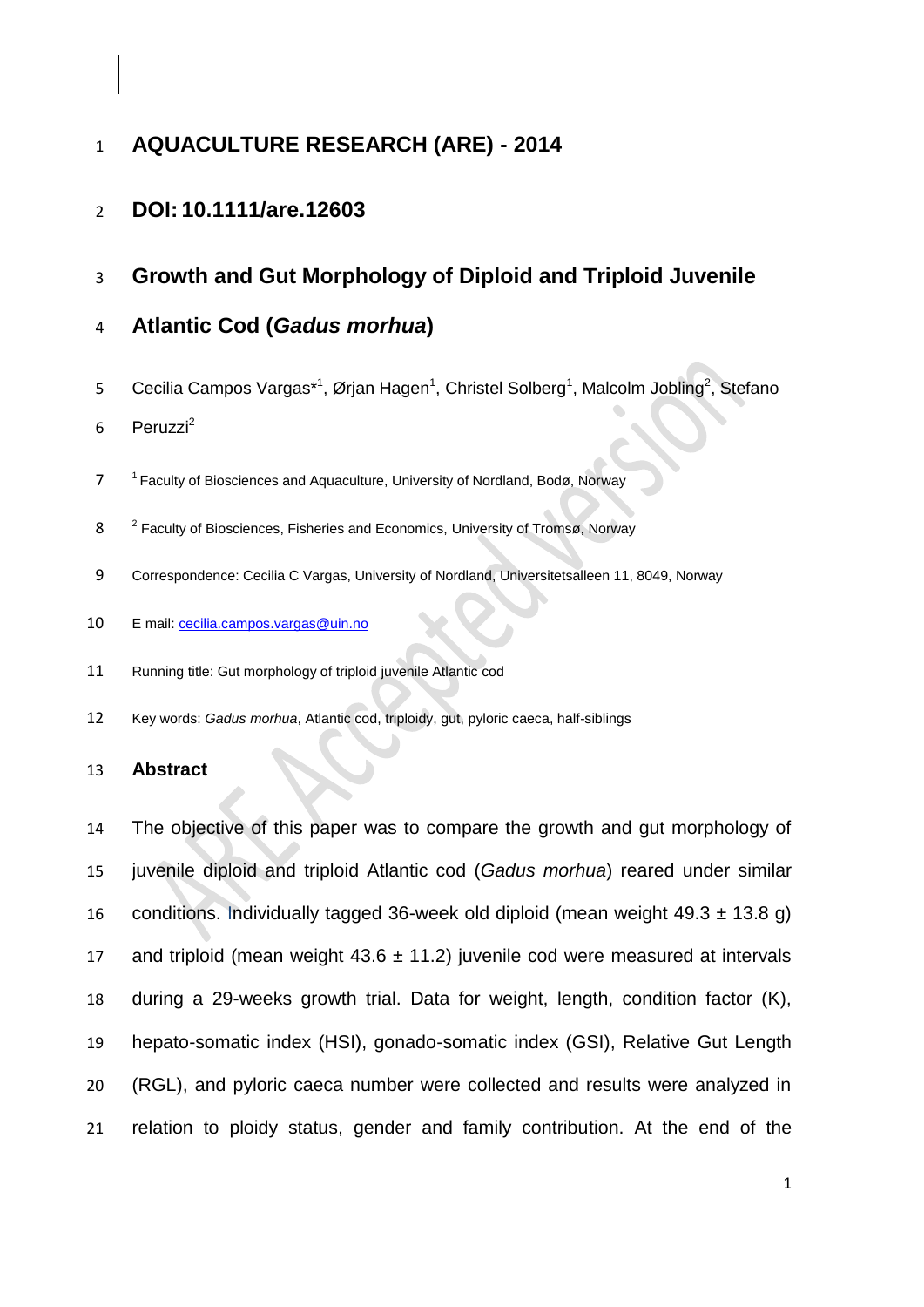experiment, only one family (M2xF3) had many representatives with a relatively even distribution of sexes and ploidies. Diploid females were significantly heavier and had higher K than triploid females in the M2xF3 family (body weight 371.2 ± 120.2 vs. 298.4 ± 100.7g; K 1.1 ± 0.1 *vs.* 0.93 ± 0.1) but no differences were found between diploid and triploid males. In the other families (pooled 27 data), no differences in body weight were found between the ploidy groups. In general, triploids had a shorter intestine (RGL) and fewer pyloric caeca than their diploid siblings regardless of gender suggesting possible impairments in nutrient utilization and growth.

### **Introduction**

 Norway is the leading producer of farmed fish in Europe with over a million tonnes being produced each year (FAO 2012), most of which is Atlantic salmon *Salmo salar* L. In an attempt to diversify the aquaculture industry, production of some marine finfish species has been attempted. Atlantic cod *Gadus morhua* L. has received attention because of its economic importance but several biological, technical and market issues have created problems for development of cod culture into a profitable industry. Early sexual maturation that can reduce fish growth, survival and fillet quality, the release of eggs from net pens and the accidental release of farmed fish have raised questions about the sustainability and ecological impact of cod farming (Jensen, Dempster, Thorstad , Uglem & Fredheim 2010).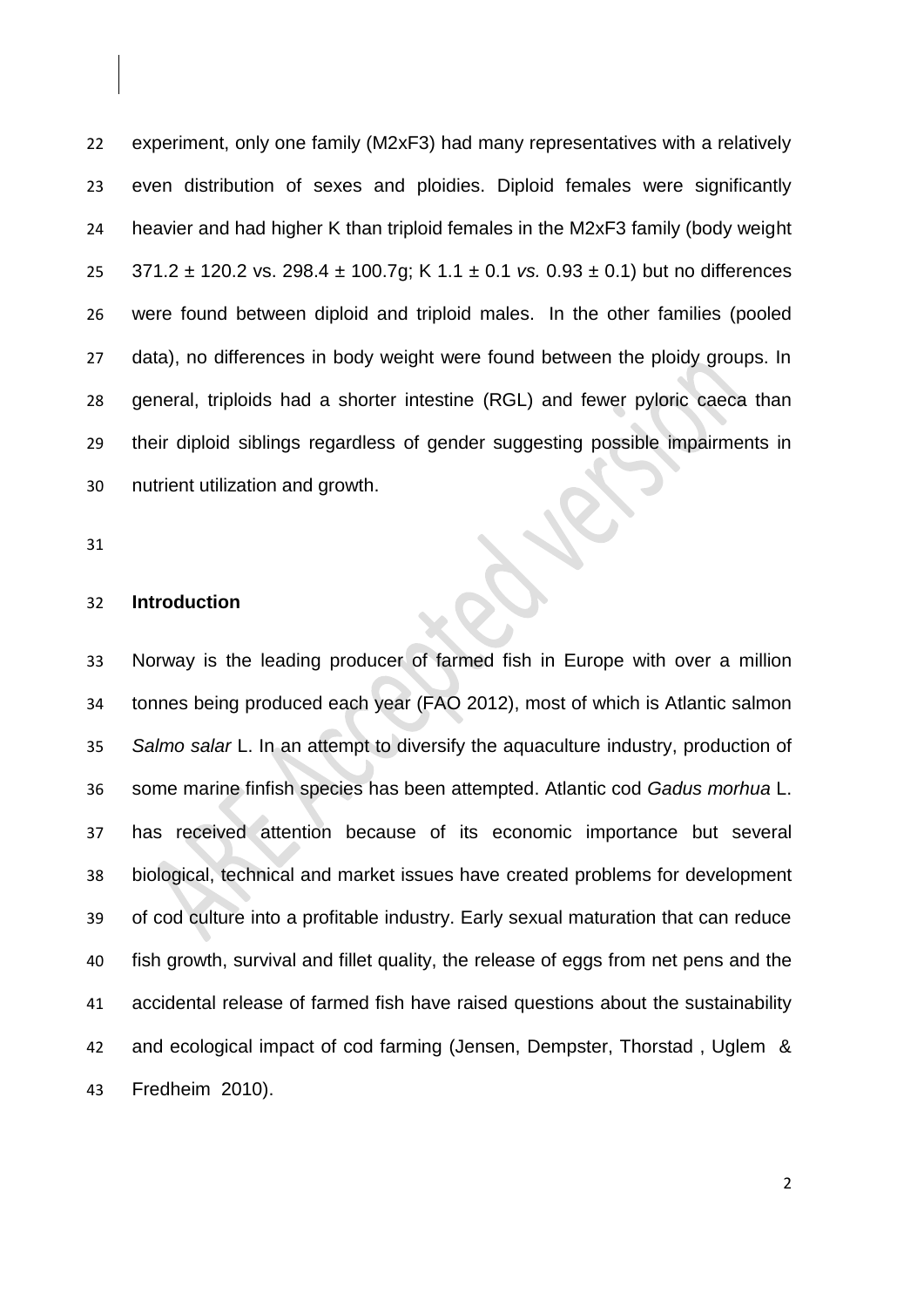Triploidy impairs gonad development and creates fish that are usually sterile. Triploid male cod are gametically sterile and there is a significant suppression of gonad development in females (Peruzzi, Rudolfsen, Primicerio, Frantzen & Kauric 2009; Feindel, Benfey & Trippel 2011). The simplicity and reliability of the methods used to induce triploidy, have made this a common way to produce sterile fish (Maxime 2008; Piferrer, Beaumont, Falguiere, Flajshans, Haffray, Colombo 2009).

 There may be physiological and morphological differences between diploid and triploid individuals within a species and these differences may influence performance under certain environmental conditions (Benfey 2001; Benfey & Bennett 2009; Piferrer et al., 2009; Leclercq, Taylor, Fison, Fjelldal, Diez- Padrisa, Hansen & Migaud 2011). Diploid and triploid individuals differ in gastrointestinal tract physiology and morphology (Cantas, Fraser, Fjelldal, Mayer & Sorum 2011; Peruzzi, Jobling, Falk‐Petersen, Lein & Puvanendran 2013) and such differences could be hypothesized to play a role in determining the digestive efficiency and subsequent growth of fish that differ in ploidy status. In this study, we compare the growth, condition and gut morphology (Relative Gut Length or RGL and pyloric caeca number) of diploid and triploid cod reared under similar conditions during the juvenile stage. The fish originated from a multifactorial crossing design that gave 8 half-sib diploid and triploid families.

- 
- **Material and Methods**

Ethics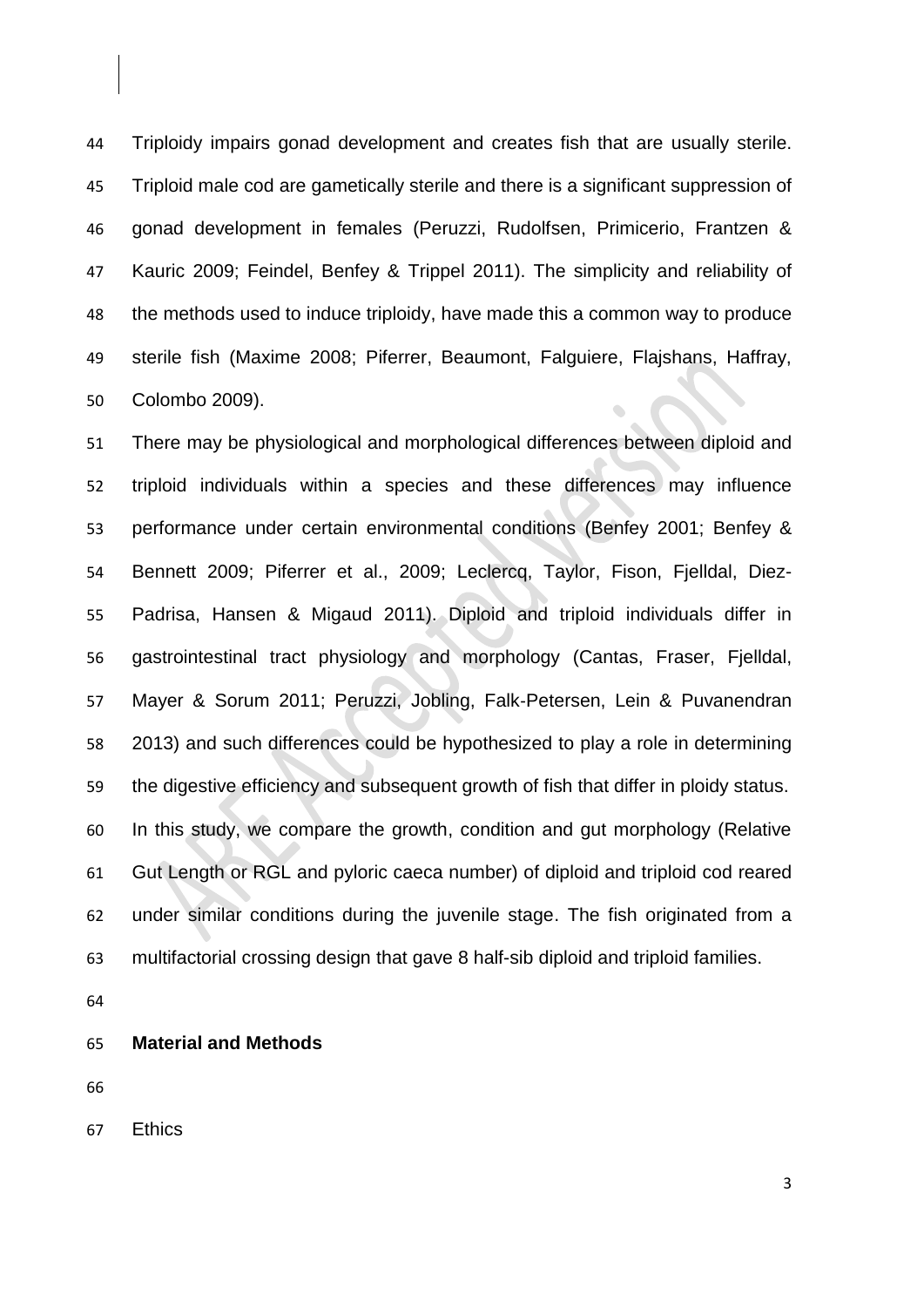All procedures involving fish handling and treatments were conducted in accordance to the guidelines set by the National Animal Research Authority (Forsøksdyrutvalget, Norway). The project (ID number 4158) was approved by the Animal Care Committee at the University of Nordland. The Mørkvedbukta Research station (University of Nordland) is certified for animal experimentation (March 9th, 2010) by the National Animal Research Authority (Forsøksdyrutvalget, Norway). The corresponding author (course attendance 11-07, October 2011) and all people involved in animal experimentation received official training approved by the National Animal Research Authority of Norway (Forsøksdyrutvalget, Norway).

Fish origin and handling

80 Gametes from  $2^{nd}$  generation (2008 year class, 3 years old; 3-4 kg weight) Atlantic cod (*G. morhua*) reared at the Norwegian National Breeding Program, Tromsø (Northern Norway, 69°N, 19°E) were used to produce diploids and triploids. Eight half-sib families were established by crossing 4 males (M) and 8 females (F): M1xF1, M1xF2, M2xF3, M2xF4, M3xF5, M3xF6, M4xF7 and M4xF8. Shortly after fertilization and rinsing with seawater, the eggs were drained on sieves and eggs from each cross were pooled and divided into two groups. One group of eggs (2/3 of total) received a hydrostatic pressure shock 88 (TRC-HPC™ Pressure machine, TRC Hydraulics Inc. New Brunswick, Canada) of 8500 psi for 5 min applied 50 min post-fertilization at 3.6*°*C (Trippel, Benfey, Neil, Cross, Blanchard & Powell 2008). The remaining group of eggs (1/3 of total) was not exposed to pressure treatment and served as the control. Eggs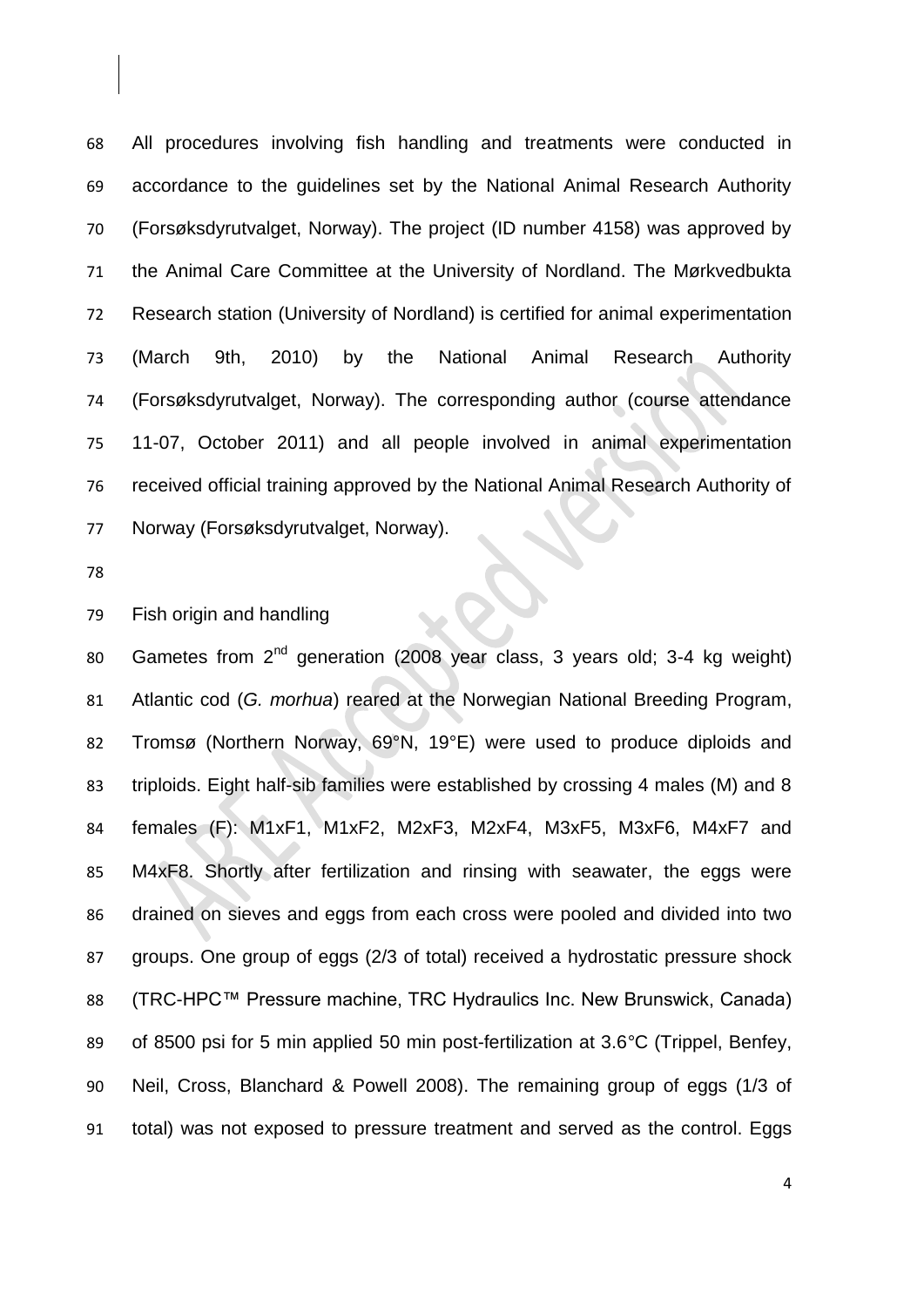92 (ca. 200 ml group<sup>-1</sup>) were shipped by air-freight after 60 day degrees (d°, 3.7  $\pm$  0.3°C) to the Research Station of Mørkvedbukta, University of Nordland (67°N, 14°E). On arrival, the eggs were treated with the wide spectrum fungicide 95 Pyceze (Novartis Ltd., Litlington, Near Royston, UK; 0.8 ml L<sup>-1</sup> water for 6 minutes) and then incubated until hatching. Communal rearing was carried out during the larval and nursery phases following standard rearing protocols. In brief, larvae were reared in twelve 80 L black, cone-bottomed tanks at densities 99 of 100 larvae  $L^{-1}$ . The water exchange was gradually increased over time (10 to 100 53 L hr<sup>-1</sup>). Continuous light (600 lux) and a temperature regime of 6 to 11 °C  $\pm$  0.3°C were applied. Dead larvae were removed daily. The larvae were fed on short term (five hours) enriched (Multigain, Biomar, Norway) rotifers (*Brachionus plicatilis*) until 29 days post hatching (dph) and enriched *Artemia*  (Multigain, Biomar, Norway) from 21 dph onwards. The weaning period with microdiets (Skretting AS, France) started at 34 dph and larvae were fed dry 106 feed only from 41 dph to 55 dph. Then, fish were transferred to 1 $m^3$  circular 107 tanks, exposed to continuous light, and reared at a temperature of 7.3-7.6 °C, 108 salinity of  $34 \pm 0.5$  ppt, and oxygen saturation of  $75 - 85$  %. Fish were fed on commercial diets (Skretting AS, Norway) following the manufacturer's feeding 110 protocols until they were 40-50 g. From 2 to 5 months (week  $8 - 20$  of age), the fish were size-graded three times. At week 8, fish were graded into three size groups (<4mm, 4-5mm, >5mm) which corresponded to a wet weight of 0.5, 0.9 and 1.4 g respectively. A month later fish were sorted using 6mm sorting grids, where fish under < 6mm (1.3 g) were placed in one tank and fish larger than 6mm (3 g) were placed in two rearing tanks. At the age of 5 months, fish were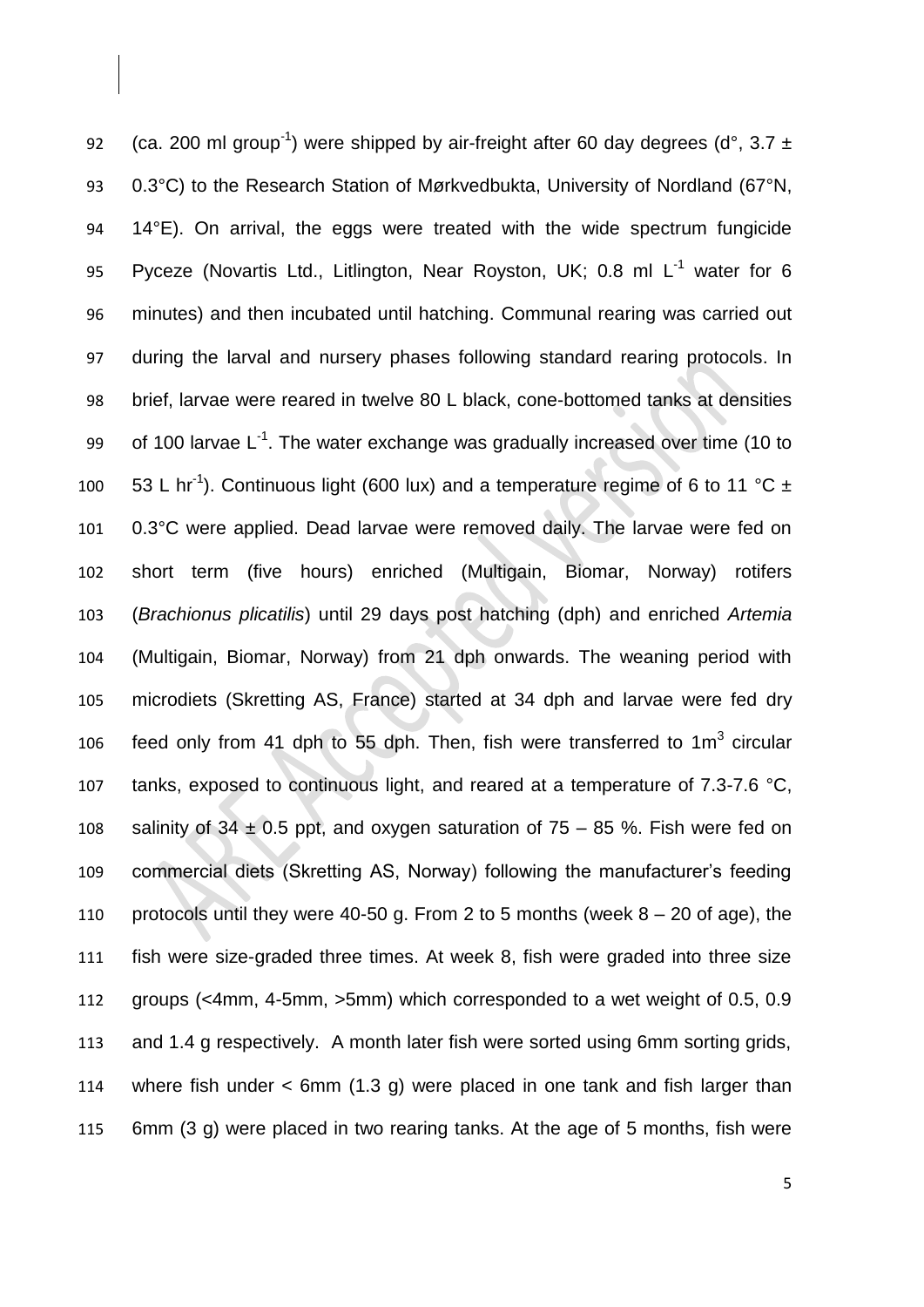graded using 8mm sorting grids and divided into three size groups: 3.9 g (one tank), 5.5 g (two tanks) and 6.1 g (two tanks). Prior to grading, random samples of fish were weighed and average wet weight was estimated in order to use the appropriate grid size. Once most fish had reached a weight of 43-49 g (36 weeks), they were individually PIT-tagged (APR350 Handheld Reader, Agrident GmbH, Steinklippenstrasse 10, D-30890 Barsinghausen) and blood samples 122 were taken to identify their ploidy status. Fish were anesthetized (70 mg  $L^{-1}$  MS- 222) and tags inserted by making an incision of 1-2mm under the pectoral fin using a scalpel. Blood samples were collected from the caudal vein using heparinized syringes. After recovery in aerated seawater, the fish were placed in temporary holding tanks until ploidy had been determined and then allocated to 6 rearing tanks according to their ploidy status, 3 for each ploidy, with 75 fish in each tank. Fish were fed on commercial diets following feeding protocols provided by the feed company (Skretting AS, Norway) throughout the growth 130 trial which lasted for 29 weeks. Fish were held in  $1m<sup>3</sup>$  circular units, under environmental conditions similar to those of the early juvenile phase. The initial stocking density was  $3.2 - 3.7$  kg m<sup>-3</sup> and had reached 16.6 - 23.9 kg m<sup>-3</sup> by the end of the experiment.

#### Measurements

*Fish growth, condition and gut morphology*

 To assess individual growth, body weight and total length were recorded on five occasions during the trial, when the fish were 36, 44, 51, 62 and 65 weeks of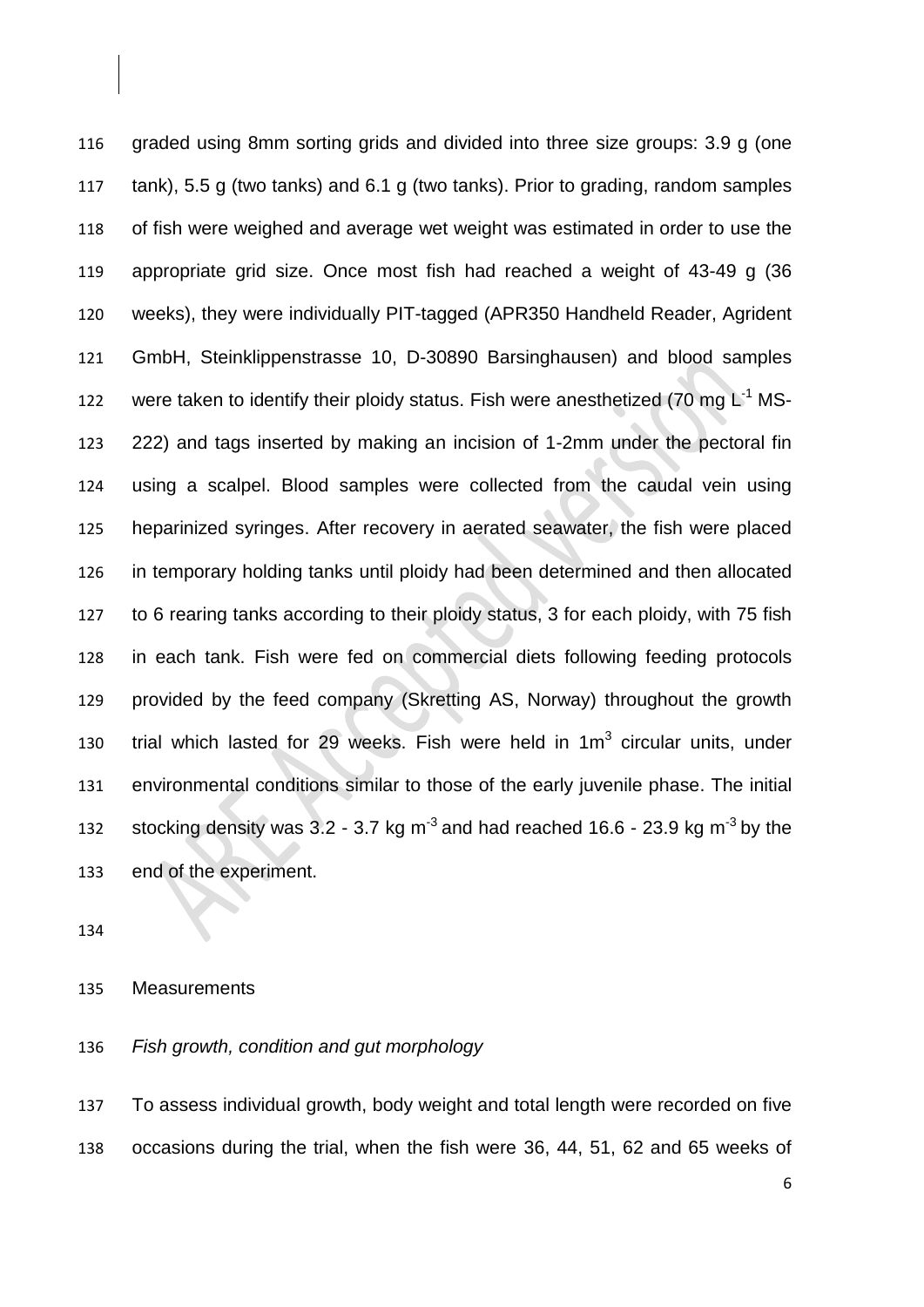139 age. Before measurements, fish were anesthetized (70 mg  $L^{-1}$  MS-222) and 140 body weight (W, ±0.5 g) and total length (BL, ±1mm) recorded. PIT-tag numbers were also read for fish that had retained their tags until the time of measurement. Condition factor (K) was calculated from the weight and length 143 data using the formula  $K = 100WBL^{-3}$ .

 At the end of the experiment (65 weeks of age), fish were anesthetized (MS222,  $\,$  70 mg L<sup>-1</sup>), and killed with a sharp blow to the head. Wherever possible PIT-tag numbers for individual fish were recorded. The fish were then dissected and the liver, gastrointestinal tract and gonads removed. The gastrointestinal tract was excised and flushed with ice-cold saline solution (0.9% NaCl), stretched to a relaxed position and the length of the intestine measured to the nearest mm from the pyloric sphincter to the anus. The Relative Gut Length (RGL) was calculated as: RGL= Intestine Length (cm) / Total Length (cm). Pyloric caeca were cut at their junction with the upper intestine and fixed in 10% neutral buffered formalin. For analysis, the pyloric caeca were rinsed overnight in running tap water and the total numbers of pyloric caeca were counted. The hepato-somatic index (HSI) and gonado-somatic index (GSI) were calculated as the weight of the organ relative to total body weight, expressed as a percentage. A fin clip from the dorsal fin of each fish was collected and preserved in 96% ethanol at 4ºC for genotyping.

Analytical methods

*Ploidy validation*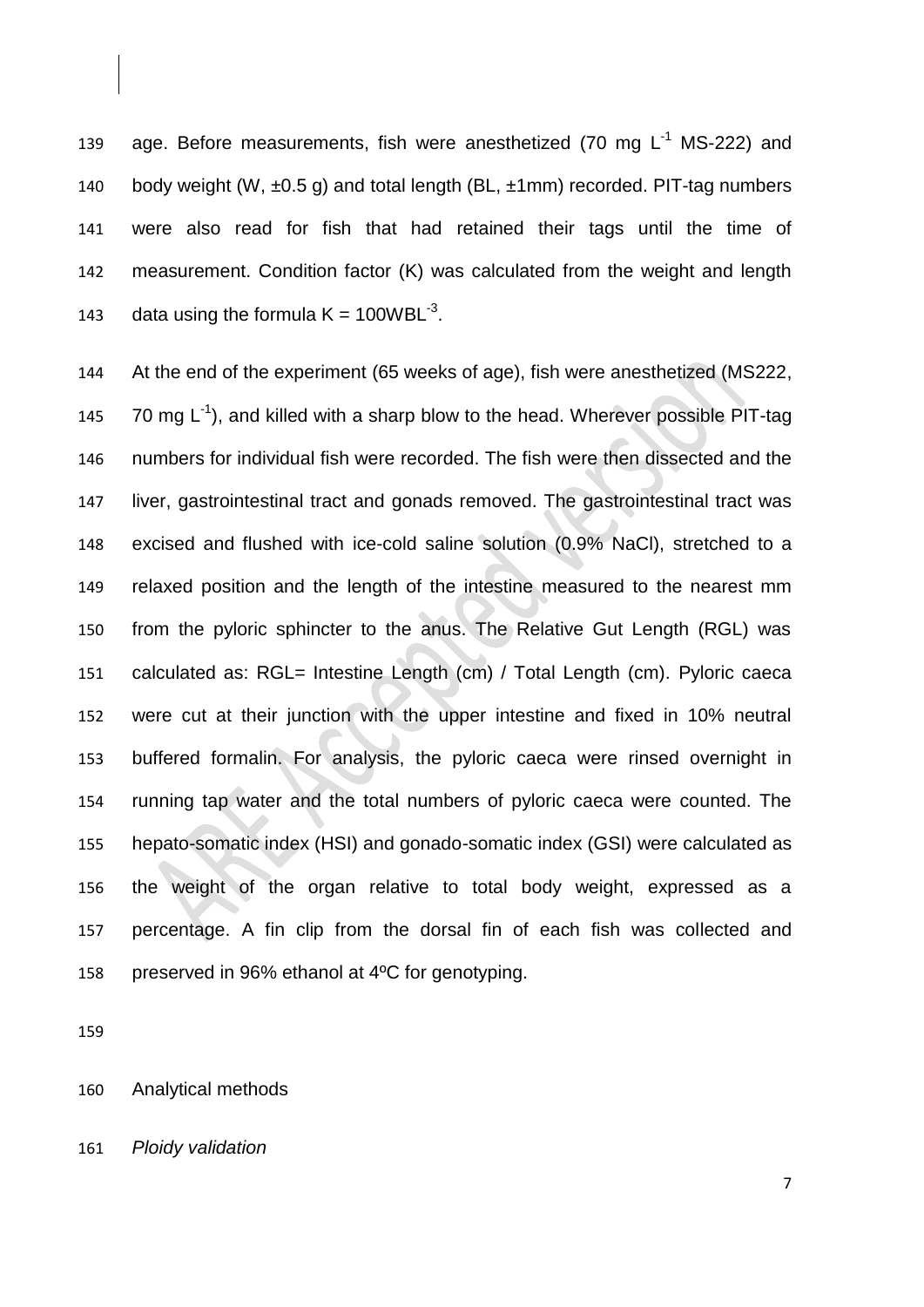Blood samples were diluted (1:1000 v/v) in PBS (pH=7, 0.2M) and stained with Propidium Iodide (PI) (Peruzzi, Chatain, Fauvel & Menu 2005). Dimethyl sulfoxide (DMSO) (10% v/v) was added to the samples after 1 hour of PI-165 staining for short-term storage (-80 °C) prior to flow cytometry analysis. Ploidy was determined using a FACScan (Becton Dickinson, San Jose, CA, USA) flow cytometer. Approximately 20,000 nuclei were recorded per sample. Ploidy was assessed by calculating the ratio of the mean fluorescence intensity and fish 169 were considered triploid when the ratio was  $1.5 \pm 0.1$ . The flow-cytometry data were analyzed using CyFlow v. 1.2.1 software (©Pertthu Thero & CyFlow Ltd).

## *Genotyping*

 Genomic DNA was extracted from fin clips using an E-Z96 Tissue DNA Kit (OMEGA Bio-tek, Norcross, GA, USA) following manufacturer's instructions. Ten microsatellite loci were analyzed: *Gmo*3, *Gmo*8, *Gmo*19, *Gmo*34, *Gmo*35 and *Gmo*37 (Miller, Le & Beacham 2000), *Gmo*2 and *Gmo*132 (Brooker, Cook, Bentzen, Wright & Doyle 1994), *Tch*11 and *Tch*13 (O'Reilly, Canino, Bailey & Bentzen 2000). For all microsatellite primer sets, the protocol for amplification and fragment analysis of Westgaard & Fevolden (2007) was modified to allow 2.5ul reaction volume in the PCR, carried out using a Qiagen Multiplex PCR kit (Qiagen GmbH, Hilden, Germany) according to the manufacturer's procedures. The PCR included an initial denaturizing step at 95°C for 15 min, followed by 22 cycles at 95°C for 30 s, 56°C for 3 min and 68°C for 1 min, and a final elongation step at 60°C for 30 min. The amplified alleles were separated using an ABI 3130 XL sequence analyser (Applied Biosystems, Foster City, CA, USA)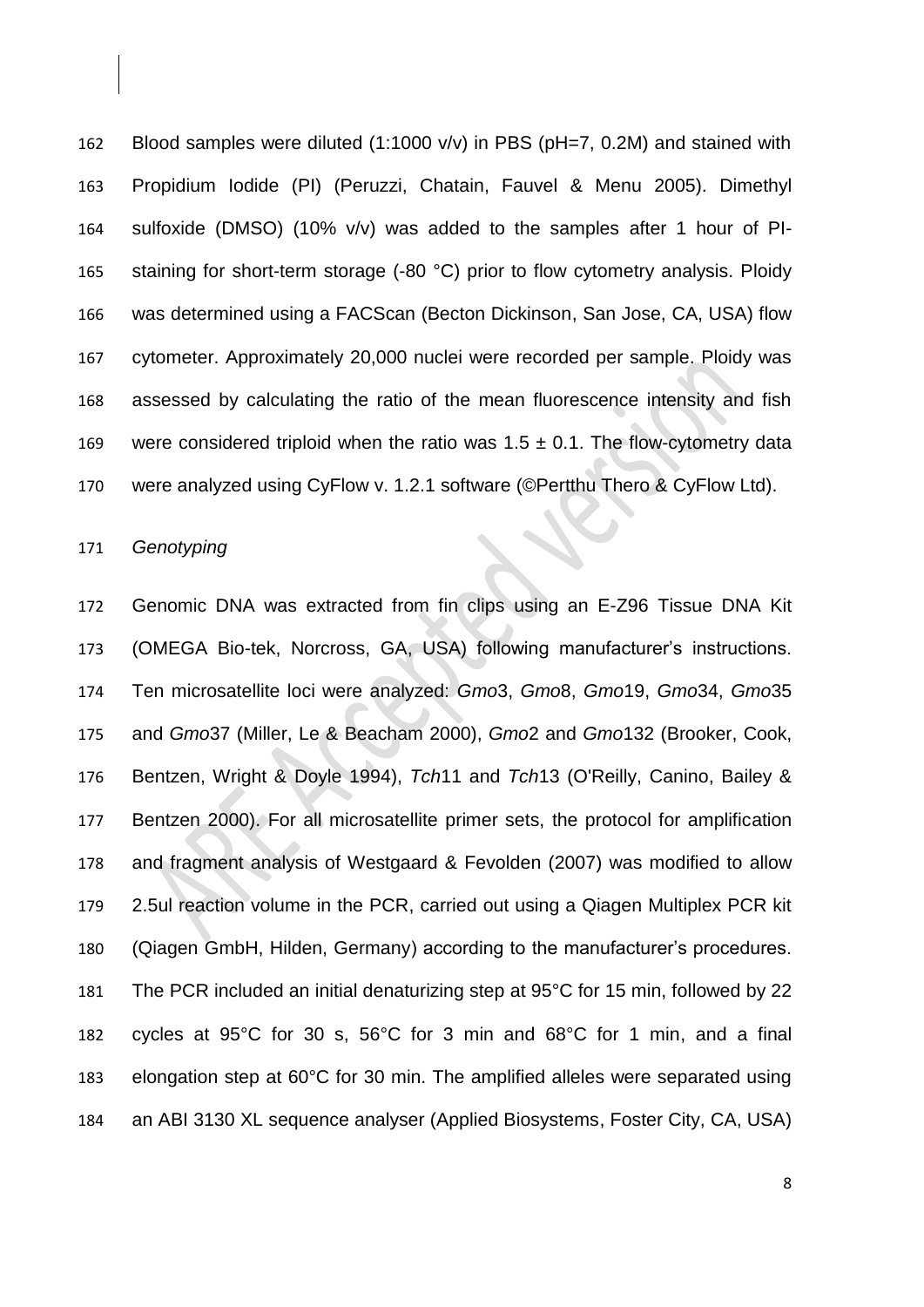and scored with Genemapper® software v3.7 package (Applied Biosystems, Foster City, CA, USA). Parental assignment was performed manually and the genotypes of candidate parents were compared with those of the offspring. Candidate parents were excluded if a mismatch occurred at one or more of the loci. For the analysis of triploid fish, the two maternal alleles were coded as a single allele as detailed in Hernández-Urcera, Vera, Magadán, Pino-Querido, Cal & Martínez (2012).

### *Data selection criteria and analyses*

 The numbers of fish analyzed are shown in Table 1. For individual growth (W, BL), data of M2xF3 fish (dataset 1, Table 1) recorded at all five sampling points were analyzed according to gender and ploidy. Data for weight (W), length (BL), condition (K), GSI, HSI, and gut morphology (RGL and pyloric caeca number) recorded at the end of the trial for M2xF3 and remaining families (dataset 2, Table 1) were analyzed by family, gender and ploidy. This dataset includes PIT-tagged fish and fish that lost their PIT tag but could be assigned to individual families. Data for individual initial weights of the fish that lost their PIT- tags during the study are not available, but individual data for family, final weight and morphometrics from these fish were collected for analysis. When necessary, data of body weight and length were logarithmically (log 10) transformed while K data were arcsine transformed to normalize distributions. RGL data were logarithmically transformed, pyloric caeca numbers data were square root transformed and somatic index data (GSI and HSI) were arcsine transformed prior to analysis. All transformed data were tested for normality of distribution (Shapiro Wilk's test) and homogeneity of variance (Levene's test)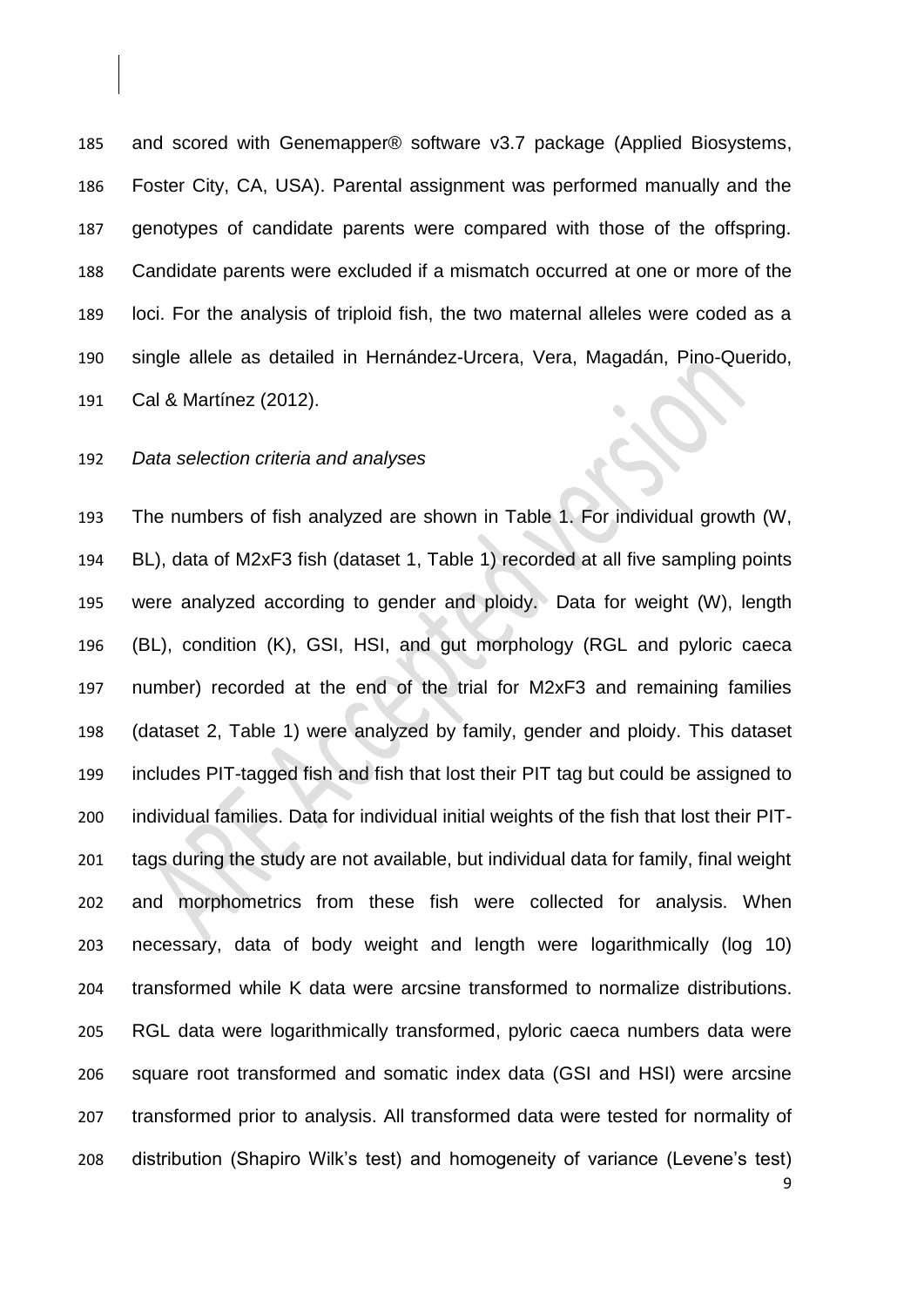before analyses. Normally distributed data were compared using a one-way ANOVA. When differences between means were found, post-hoc analyses were conducted using paired comparisons (Tukey's HSD) for homogeneous data and a 2-t (assuming non equal variances) for non-homogeneous data. Non parametric testing (Kruskal-Wallis, Moods Median Test) was used for non- normal distributed data. ANCOVA was used to analyze data of HSI and GSI with ploidy as factor and sex and body weight as covariates. Correlations between final body weight and RGL or pyloric caeca number were analyzed using linear regression analysis (scatterplot with regression fit) and Pearson's correlation coefficient. To analyze the number of diploid and triploid individuals scored in each half-sib family, a CHISQ test (n > 5) and an Exact Binomial Test (n < 5) were employed. Data were analyzed using the program Minitab version 16 (Minitab Statistical software Inc., US) and a significance level of *P* < 0.05. 222 Data are presented as means  $\pm$  SD.

#### **Results**

# Representation by family

 All diploid and triploid fish (n=342) could be assigned to parental pairs. Of the 8 families produced, one (M1xF1) was not represented at the final assessment and three families (M1xF2, M2xF4 and M3xF7) had low numbers of representatives irrespective of ploidy status (Table 2). Two families (M3xF8 and M4xF6) were represented by more diploids than triploids, whereas the opposite was observed for M2xF3 and M4xF6 (*P* < 0.01). Diploids and triploids were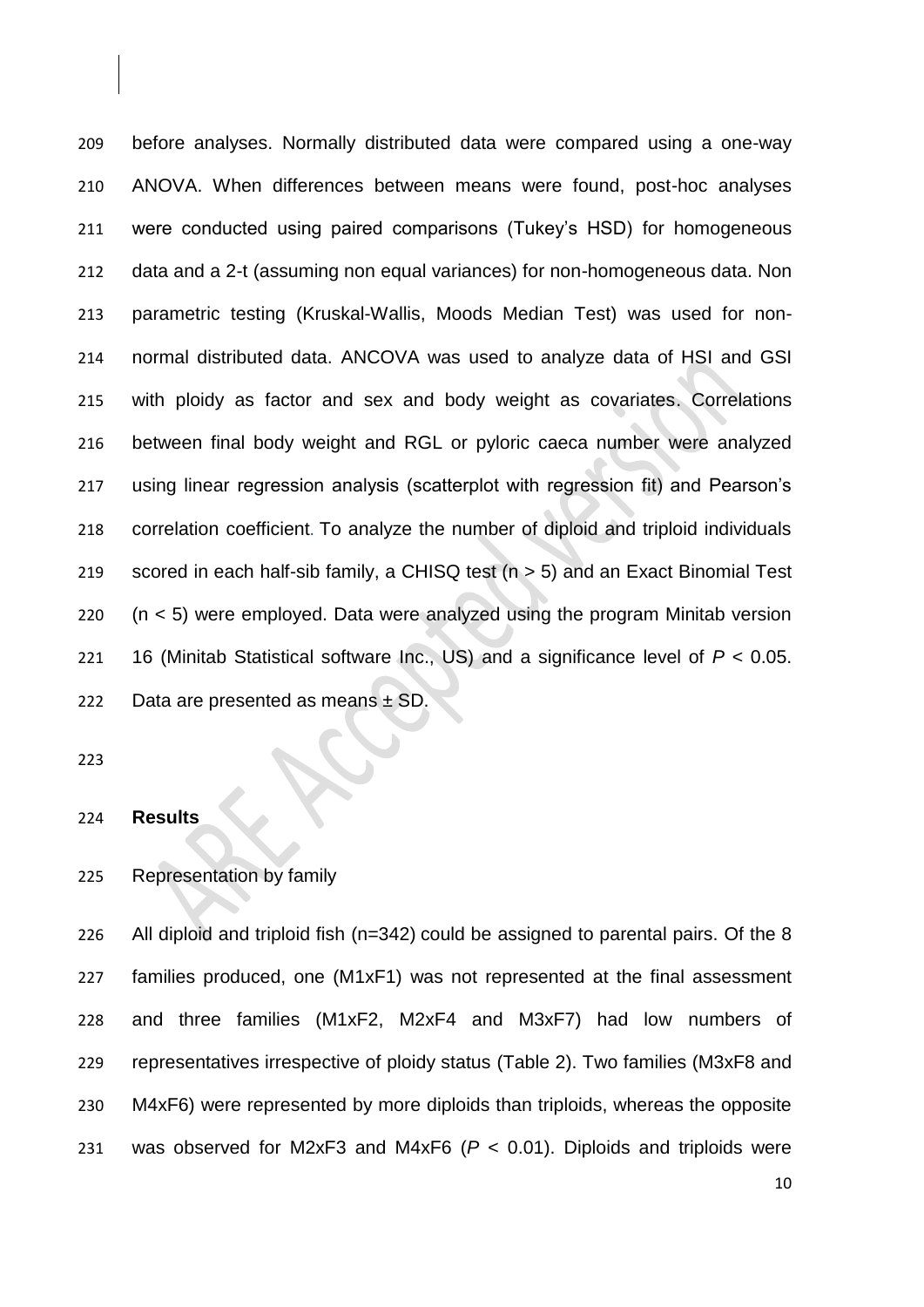most evenly represented in the M2xF3 family and their growth throughout the trial was analyzed separately.

Growth of M2xF3 family

 Growth (W and BL) of this family was analyzed using data from fish that were recorded at all five sampling points (dataset 1, Table 1). For both sexes, body weight and length were similar for the two ploidy groups throughout the experiment (Fig. 1A-B).

Body size, condition and gut morphology

 Results from the last sampling (65 weeks of age) were analyzed for the M2xF3 family and for the remaining families (pooled) as two separate groups (dataset 2, Table 1).

M2xF3 family

 For the M2xF3 family, differences in body weight and condition factor (K) were found for diploid and triploid females at 65 weeks of age (Fig. 2A, C). Diploids were heavier (371.2 ± 120.2 g vs. 298.4 ± 100.7 g, *P* < 0.05) and had higher K  $(1.08 \pm 0.07 \text{ vs. } 0.93 \pm 0.1, P < 0.001)$  than triploids. Body lengths were similar for diploids and triploids (Fig. 2B). Results of ANCOVA showed an effect of body weight on HSI. Diploid females had higher HSI values than triploid females (9.51 ± 1.24 % vs. 8.09 ± 2.17 %, *P* < 0.01), but no differences were found between diploid and triploid males (Fig. 3A). Both ploidy and gender had a significant effect on GSI. The gonads of female and male triploids were 253 relatively smaller than those of diploids of the same gender (F:  $0.21 \pm 0.08$  %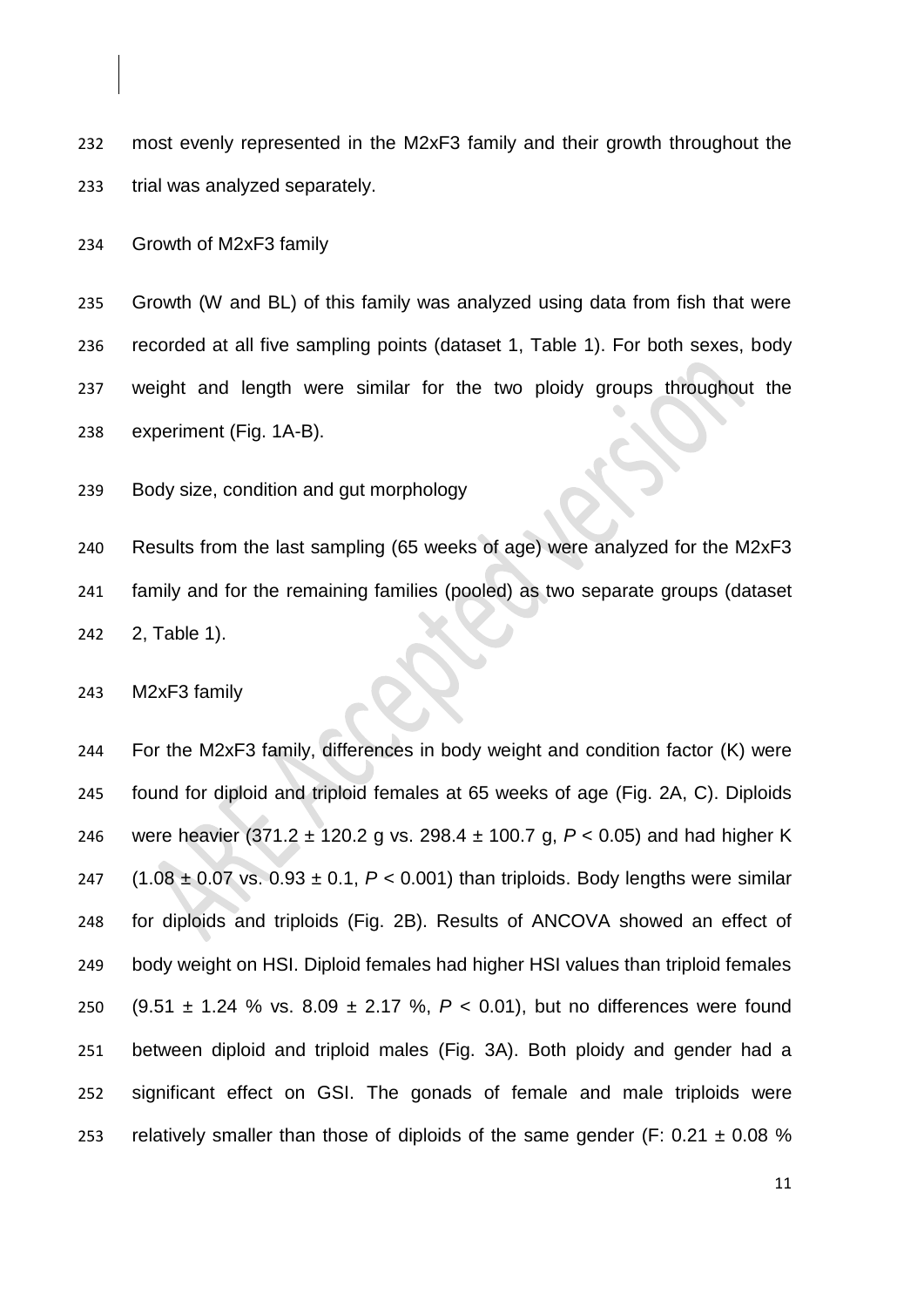vs. 0.59 ± 0.19 %, *P* < 0.001; M: 0.11 ± 0.08 % vs. 0.22 ± 0.13 %, *P* < 0.001; Fig. 3B).

 A difference was found in gut morphology between diploids and triploids. Both female and male triploid cod from the M2xF3 family had significantly shorter 258 intestines (RGL) than their diploid siblings (F:  $0.92 \pm 0.11$  vs.  $1.11 \pm 0.1$ ,  $P \lt \sqrt{2}$  0.001, M: 0.98 ± 0.14 vs. 1.13 ± 0.14, *P* < 0.01; Fig. 3C) and also had fewer pyloric caeca (F: 217 ± 38 vs. 300 ± 59, *P* < 0.001, M: 226 ± 35 vs. 283 ± 58, *P* < 0.001; Fig. 3D).

Remaining families (pooled data)

 Body weights and K of diploids and triploids were similar (Fig. 4A, C). On the 264 other hand, triploid females were longer  $(36.46 \pm 2.12 \text{ cm/s}$ . 32.69  $\pm 3.75 \text{ cm}$ , *P* < 0.01; Fig. 4B) than diploid females. No significant differences were recorded for males. The HSI was similar for diploids and triploids of the same gender (Fig.5A). With respect to GSI, both sex and ploidy status affected GSI. The GSIs of female and male triploids were lower than those of female and male diploids (F: 0.14 ± 0.04 % vs. 0.55 ± 0.1 %, *P* < 0.001; M: 0.15 ± 0.17 % vs. 0.3 ± 0.29 %, *P* < 0.05; Fig. 5B).

271 Female triploids had shorter intestines (RGL) than diploids:  $(1.08 \pm 0.11 \text{ vs.})$  $1.23 \pm 0.19$ ,  $P < 0.05$ ; Fig. 5C) but no differences were found between male diploids and triploids. Triploid males and females had fewer pyloric caeca than their diploid siblings (F: 235 ± 16 vs. 267 ± 59, *P* <0.05, M: 219 ± 43 vs. 276 ± 65, *P* < 0.01; Fig. 5D).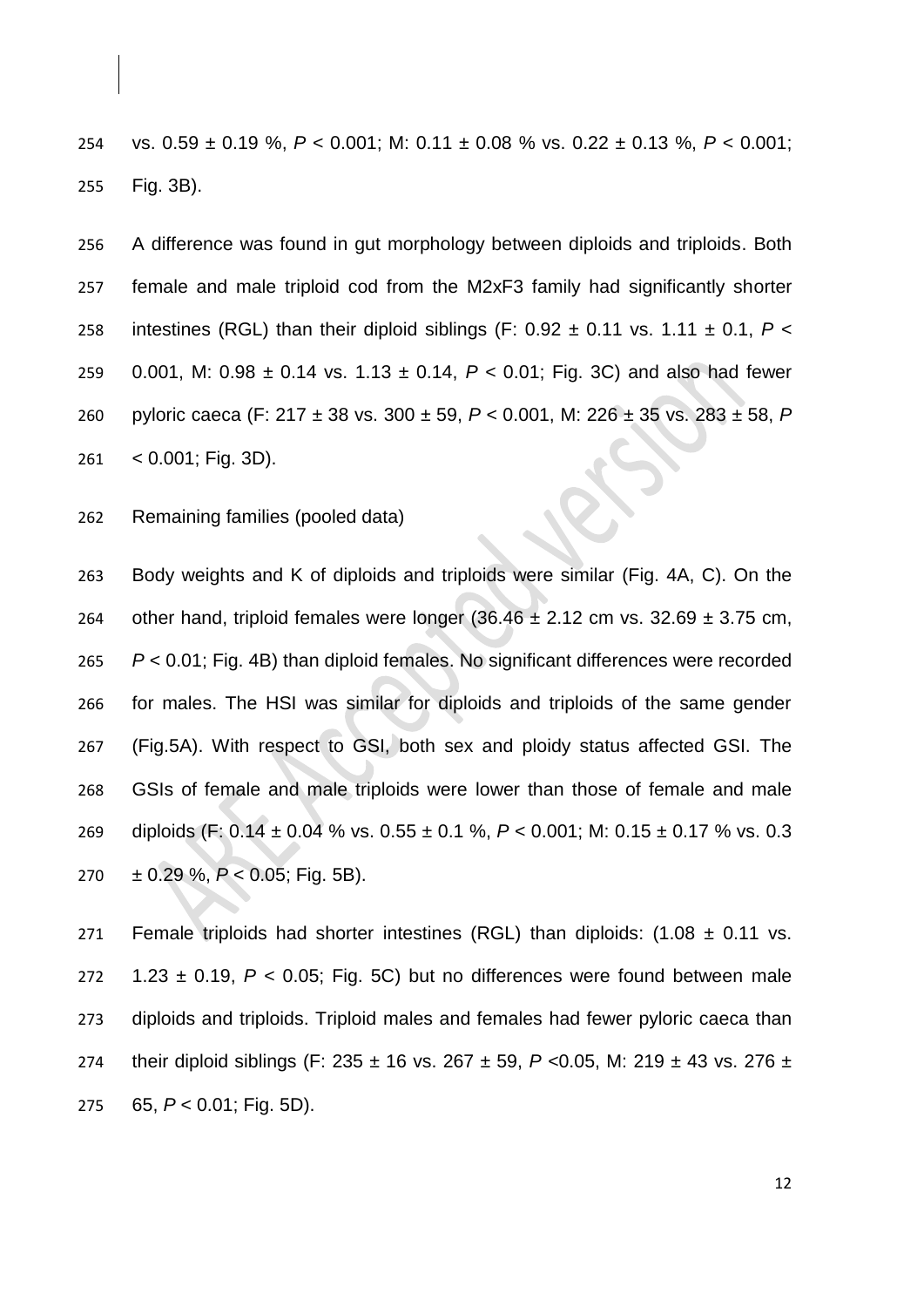A significant correlation between body weight and RGL was observed in both ploidy and gender groups (2n F: r= 0.344, *P* < 0.05; 3n F: r= 0.557, *P* < 0.001; 2n M: r= 0.542, *P* < 0.001; 3n M: r= 0.454, *P* < 0.01) whereas body weight and pyloric caeca number were significantly correlated only in diploid males (r= 0.368, *P* < 0.05).

### **Discussion**

 The eggs of eight females were fertilized with the sperm of 4 males to create 8 half-sib families but, at the end of the trial, the contribution of each half-sib family was significantly different. One family was not present and other families showed unequal contributions of diploid and triploid fish. Only one family (M2xF3) was evenly represented in both ploidy groups and with relatively large numbers of individuals. Differences in family contribution have previously been reported for Atlantic cod. Garber, Tosh, Fordham, Hubert, Simpson, Symonds, Robinson, Bowman & Trippel (2010) studied family contribution when progeny were mixed as eggs, newly hatched larvae or juveniles. When families were mixed as eggs, progeny from only 37% of families were present at harvest. By contrast, progeny from every family were present at harvest when mixing took place at the larval or juvenile stage. The authors attributed this differential survival among families mixed as fertilized eggs to several factors including egg quality, additive genetic effects (specific parental crosses) and variability in larval growth leading to competition and cannibalism. All these factors could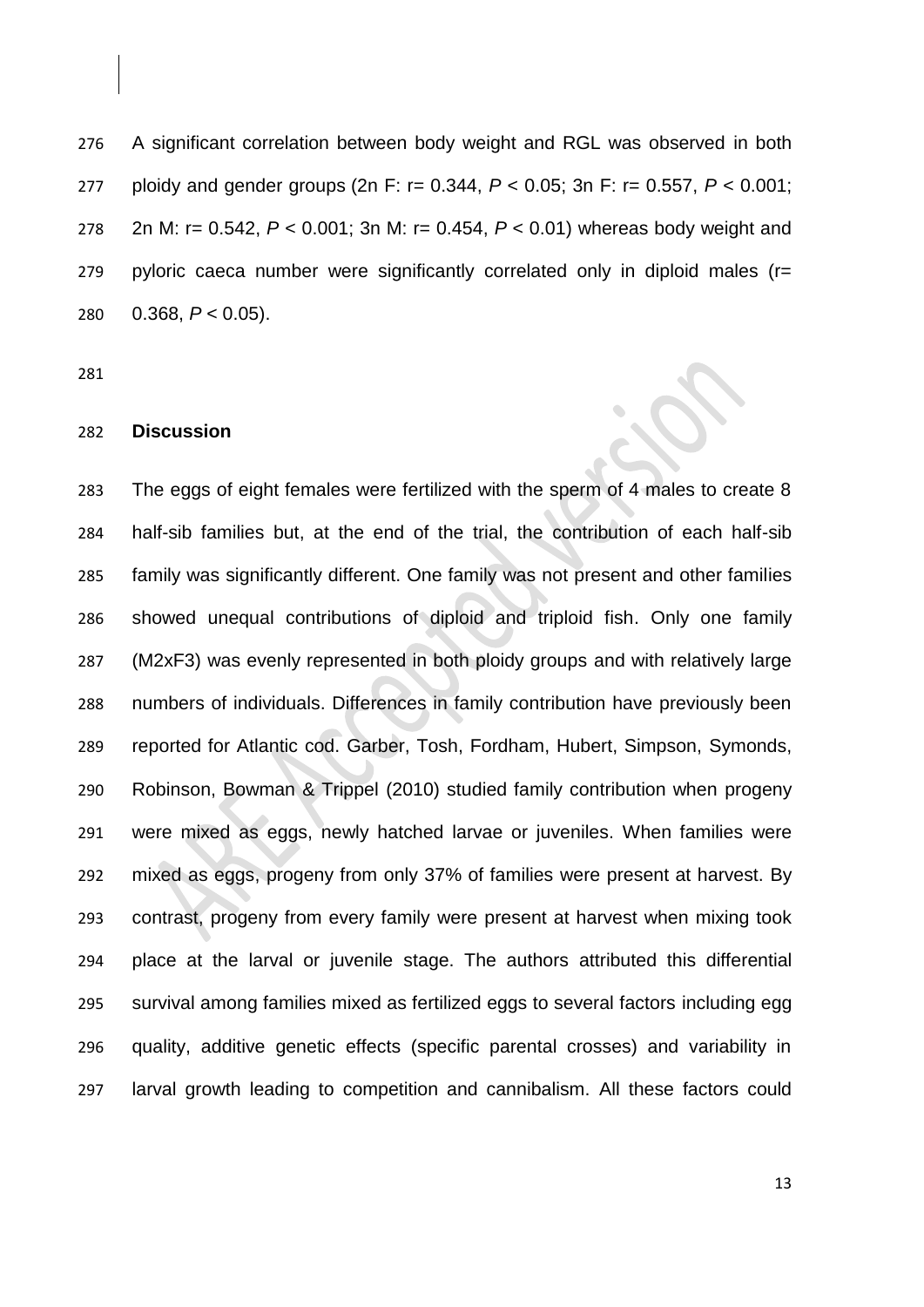have contributed to the differential survival among families observed in our study.

 In our study, the two half-sib families sired by male 4 resulted in opposite contributions of diploid and triploid offspring (Table 2). This was not observed in Chinook salmon, *Oncorhynchus tshawytscha* (Walbaum) (Shrimpton, Heath, Devlin & Heath 2012), where survival of diploid and triploid half-sib families during egg incubation was significantly affected by ploidy but without any female, male or parental interaction effect. To our best knowledge, there are no other studies reporting family and ploidy effects on fish survival including information on parental interaction. Comparison of a large number of paternal and maternal half-sib families would be needed to investigate this in detail.

 Diploids and triploids of the M2xF3 family showed similar growth throughout the trial but there was a trend towards a higher body weight in favor of diploid females at final sampling (Fig.1A, dataset 1) and this became significant when all fish of this family were included in the analyses (Fig. 2A, dataset 2). As such, our results suggest that during the juvenile stage, a poorer performance of triploids compared to diploids may be linked to the growth of females rather than males. This is opposite to observations made during the adult stage, where positive effects of triploidization for growth and carcass yield, especially in females, have been reported by Feindel et al. (2011). Derayat, Magnússon, Steinarsson & Björnsson (2013) reported no differences in growth between large diploid and triploid cod, but that might have been due to the fact that fish were still immature (22-months old fish). In a recent study focusing on the effect of triploidization on the growth, survival and development of deformities from the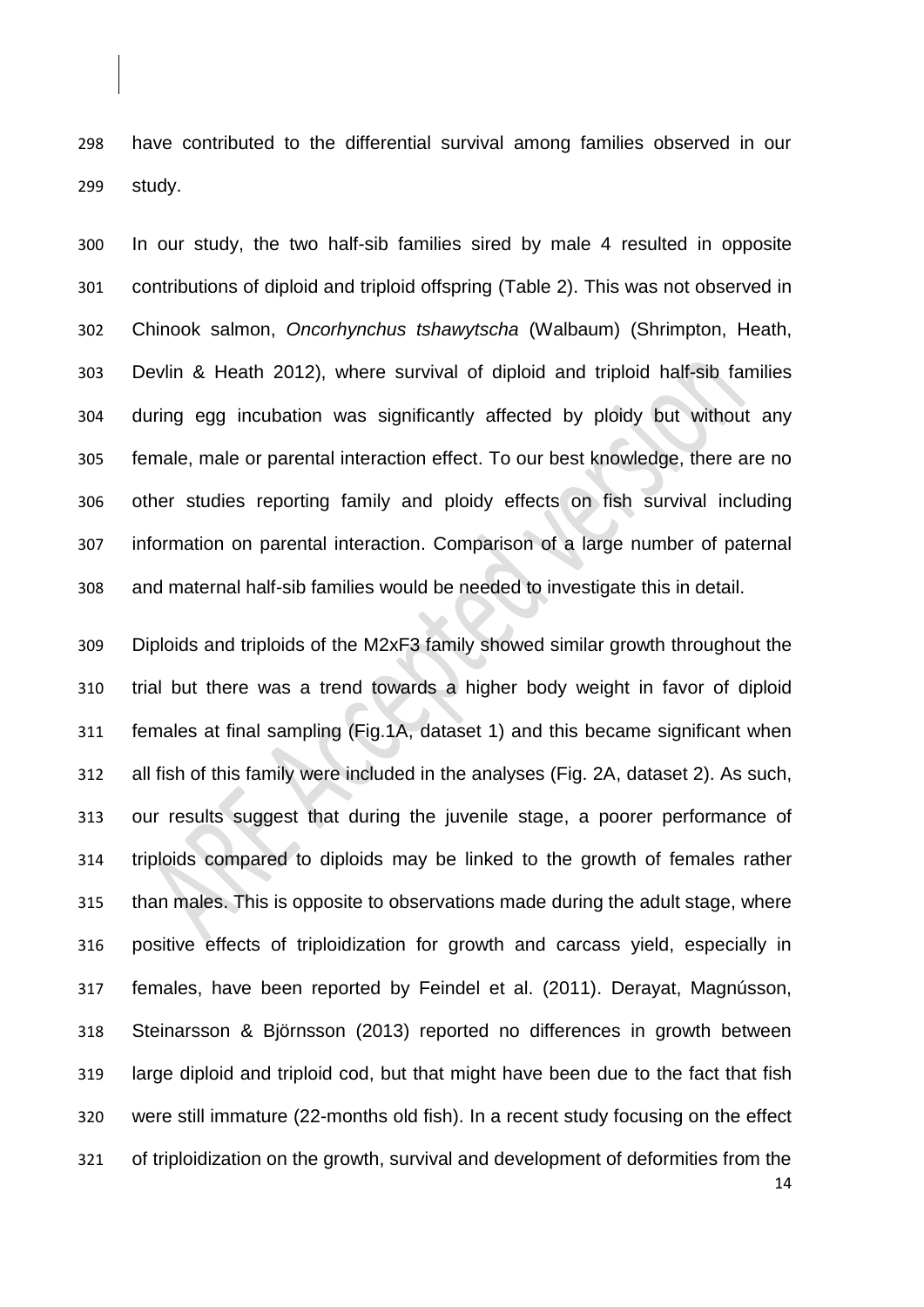larval to the juvenile stage in Atlantic cod, Opstad, Fjelldal, Karlsen, Thorsen, Hansen & Taranger (2013) did not observe any significant differences in weight between diploid and triploid fish up to the age of 87 days. During the juvenile (immature) stage, triploid fish generally grow similar to or less well than diploids depending on the species and rearing conditions (Piferrer et al., 2009). In adult fish, the performance of triploids compared to diploids tends to vary between and within species. For example, in the European seabass, *Dicentrarchus labrax* (Linnaeus), both similar and inferior performance of triploids over diploids has been reported by Felip, Zanuy, Carrillo & Piferrer (1999) and Peruzzi, Chatain, Saillant, Haffray, Menu & Falguiere (2004), respectively. In contrast to results in terms of growth observed between ploidies within the M2xF3 family (Fig. 2A), diploid and triploid fish of the same gender performed similarly in the pooled group of other families (Fig. 4A). In our trial, the study of family and ploidy\*family interactions was not possible because of the limited number of individuals and families involved. However, identifying families where their triploid progeny can perform equally or better than diploids is important for a successful production on a commercial scale. Studies on salmonids suggest that individual families may respond differently to ploidy manipulation in terms of survival and growth. For example, the freshwater growth of Chinook salmon was found to be significantly affected not only by ploidy status but also by family (Johnson, Shrimpton Heath & Heath 2004) and male origin (Shrimpton et al., 2012). Furthermore, in studies using multi-generation selected fish, a consistent growth performance ranking was found among some of the families regardless of ploidy. This complies with results on growth and other production traits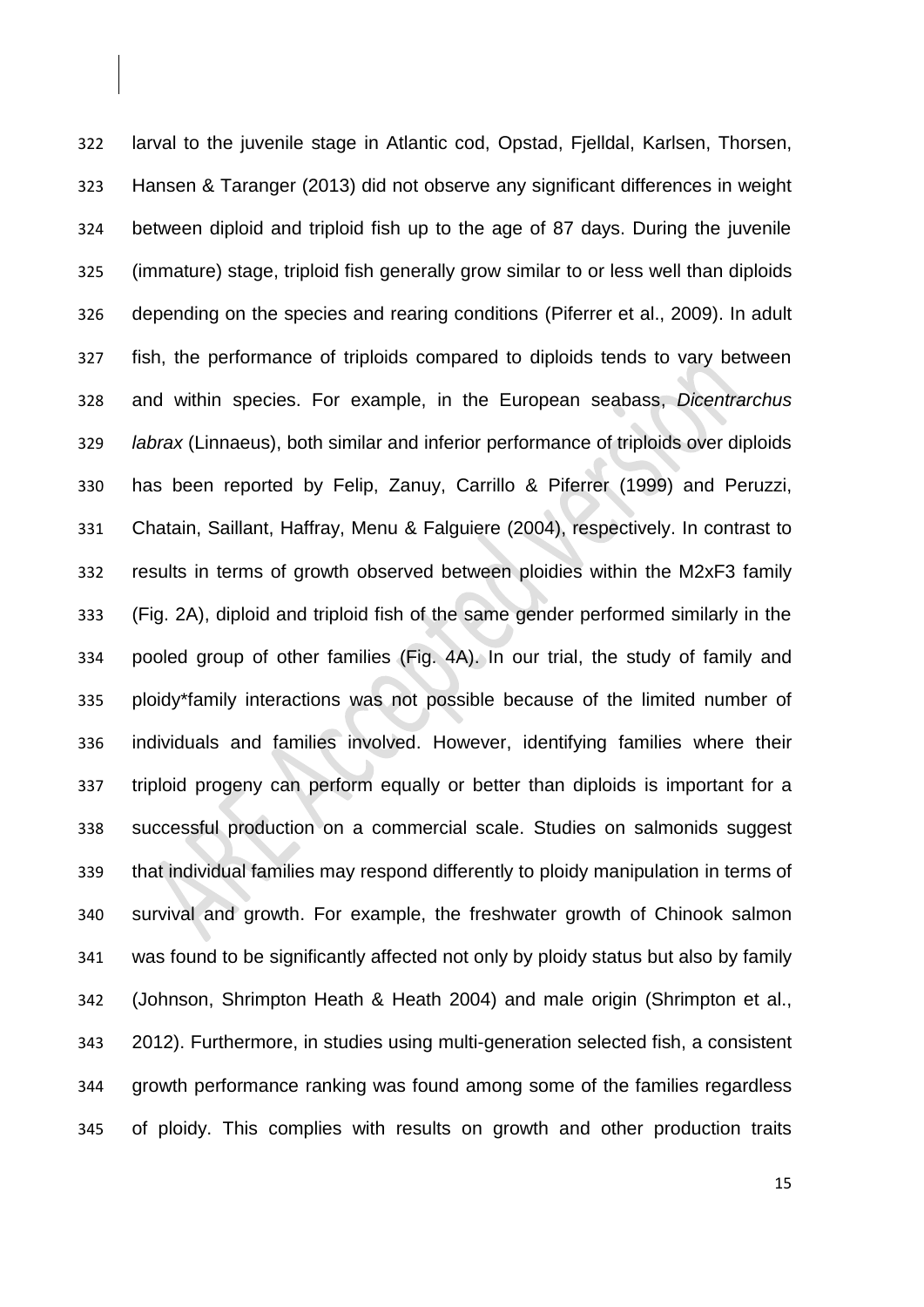reported for diploid and triploid families from different year classes of Atlantic salmon (Taylor, Sambraus, Mota-Velasco, Guy, Hamilton, Hunter, Corrigan & Migaud 2013), suggesting that a selection program based on diploid performance might be applicable to triploid production (but see Friars, McMillan, Quinton, O'Flynn, McGeachy & Benfey 2001). In Atlantic cod, further research should be conducted to examine family\*ploidy interactions and level of variance for important production traits within and between families during the hatchery and grow-out phases.

 In our study, the differences in HSI observed between diploid and triploid females of the M2xF3 family could be ascribed to differential body mass between the two groups. The fish were young and immature so the differences in HSI were not likely associated to with differential vitellogenic activity and energy allocation for reproduction. Derayat et al. (2013) found higher HSI values in 22-months old diploid cod when compared to their triploid siblings. Similar results have been reported for 30-months old immature diploid and triploid Coho salmon, *Oncorhynchus kisutch* (Walbaum) (Johnson, Dickhoff & Utter 1986). Peruzzi et al. (2004) found significantly lower HSI in both sexes of triploid European seabass compared to their diploid counterparts.

 The results on GSI of diploid fish obtained in our study are in accordance with those obtained in diploid cod of similar age (GSI < 1 %, 15 – 18-months old fish) reported by Karlsen, Norberg, Kjesbu & Taranger (2006). In our study, the triploid condition significantly affected gonad development in both sexes and similar results have been reported previously (Derayat et al., 2013). This contrasts with findings for adults, where differences in GSI between ploidies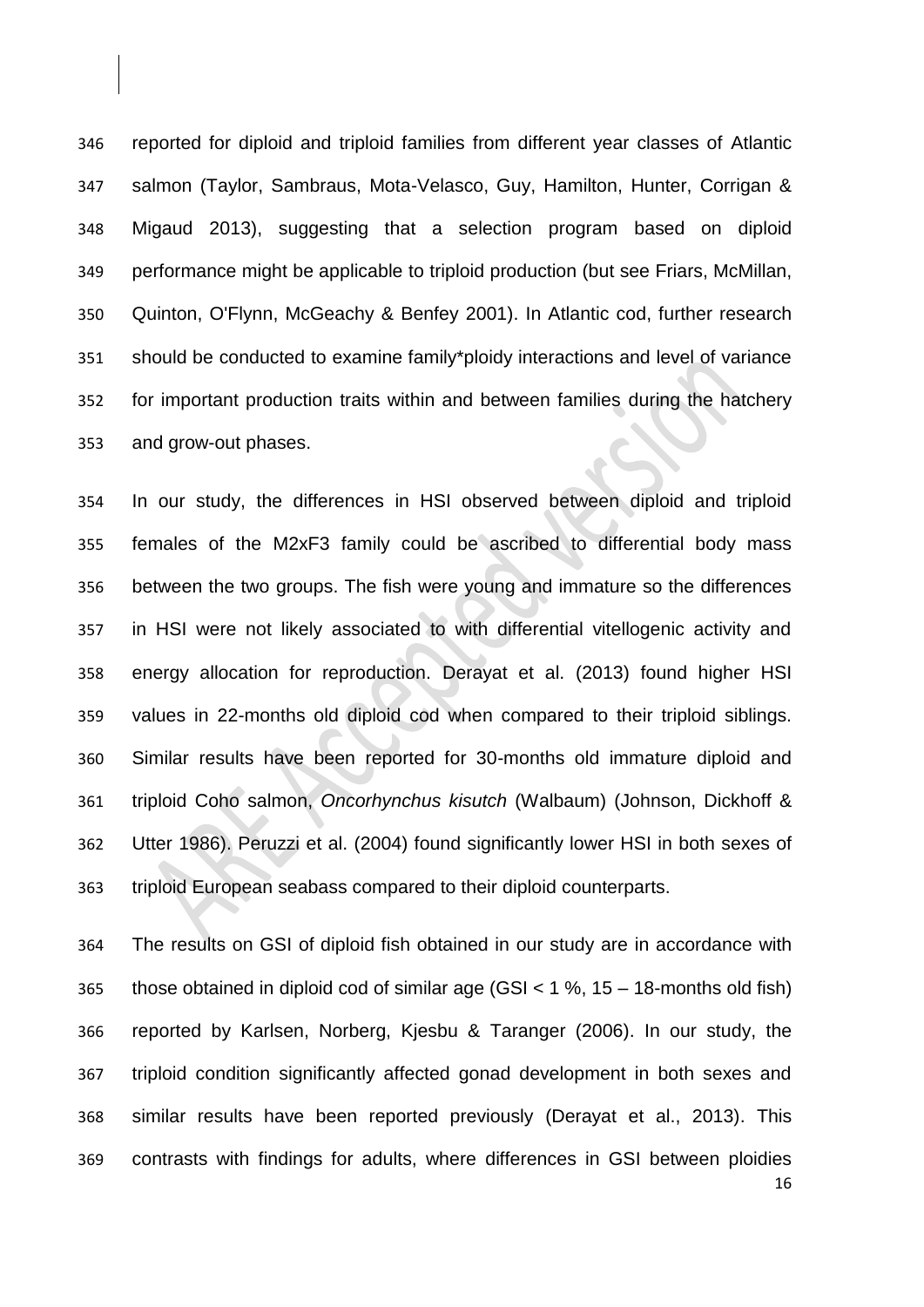were only reported for females because of the significant gonadal development of triploid males. As reported by the same authors, suppressed oogenesis resulted in increased carcass yield of triploid over diploid females at two successive spawning seasons. Significantly higher growth of triploids is expected to appear only when diploids become sexually mature, due to the impairment of gonadal development in triploids, particularly in female triploids (Maxime 2008; Piferrer et al., 2009). In Atlantic cod, loss of growth-potential through early sexual maturation under culture conditions represents a major bottleneck in commercial production and the use of triploid fish has generated particular interest (Peruzzi, Kettunen, Primicerio & Kaurić 2007; Trippel et al., 2008; Peruzzi et al., 2009; Feindel et al., 2011).

 The presence of a significantly shorter intestine (RGL) and fewer pyloric caeca in triploids compared to diploids (Fig. 3, 5), support the results reported previously for adult Atlantic cod (Peruzzi et al., 2013). These authors found that triploid offspring originating from wild and selected broodstock had significantly fewer pyloric caeca than their diploid siblings. Triploid offspring from wild cod also had a significantly shorter intestine (RGL) than their diploid counterparts. Overall, our results confirm the above findings and may imply that differences in gut morphology between the two ploidies are attributable to the triploid condition *per se* and not to differential survival of diploids and triploids with potentially dissimilar morphological characteristics. There was a positive correlation between body weight and RGL which could indicate that the performance of triploid fish possessing shorter guts was affected. Phenotypic plasticity of gut morphology in response to factors such as habitat and trophic niches (Knudsen,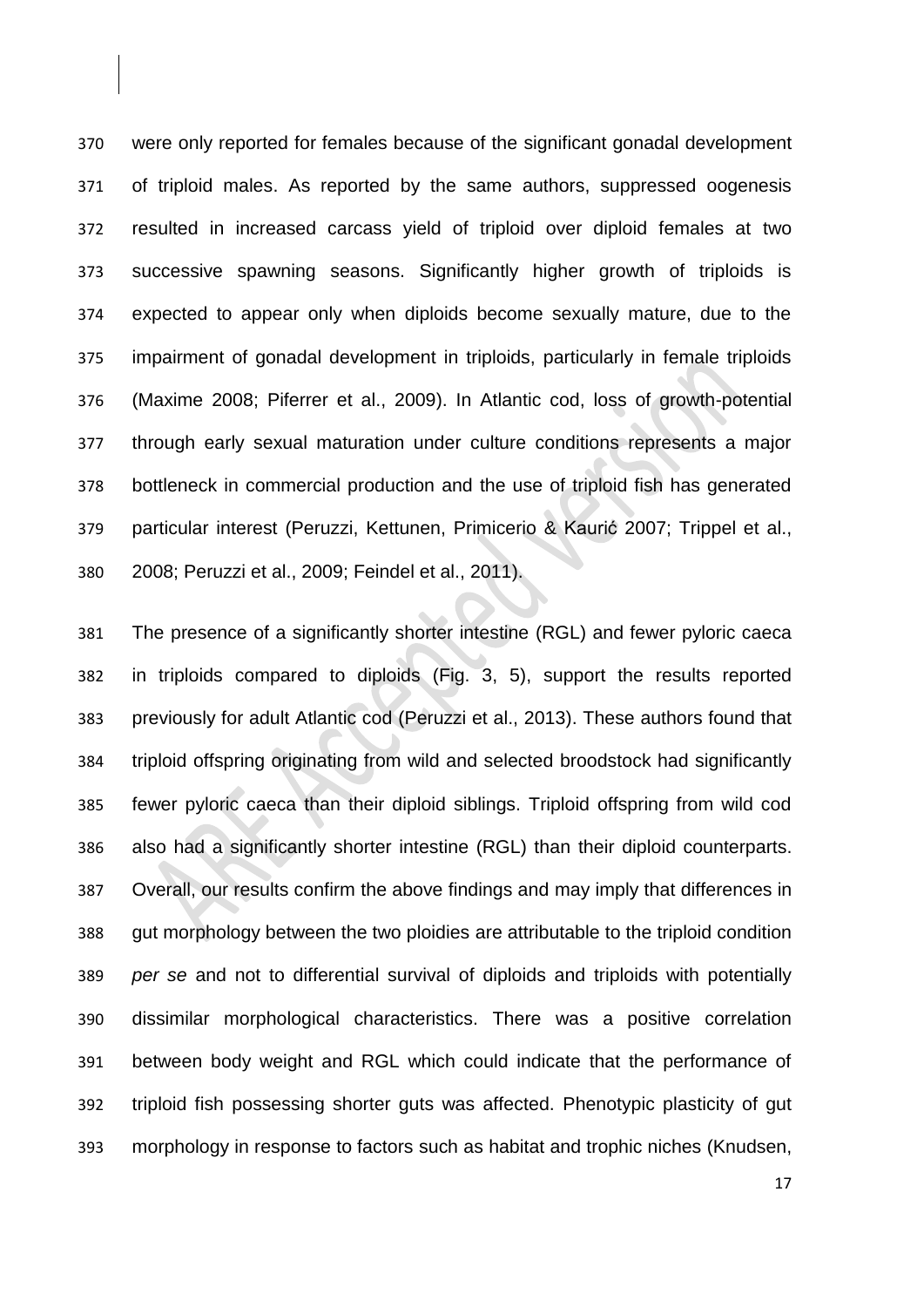Amundsen, Jobling & Klemetsen 2008), food deprivation (Bélanger, Blier & Dutil 2002; Blier, Dutil, Lemieux, Bélanger & Bitetera 2007), and genetics (Stevens, Wagner & Sutterlin 1999; Stevens & Devlin 2000, 2005) has been reported. Nevertheless, studies relating growth and gut morphology, particularly with respect to differences between diploid and triploid fish, have not been reported. With regards to the pyloric caeca, because of their involvement in enzymatic digestion and nutrient absorption (Rust 2003), any change in the morphology of these may affect the digestive capacity of fish, and research should be directed towards investigating this.

 In conclusion, at the juvenile stage, triploid female cod showed reduced growth and condition in comparison with their diploid counterparts. In addition, the differences observed in gut length and pyloric caeca number between triploids and diploids confirm the presence of a significant ploidy effect on gut morphology in this species. Additional research should compare the digestive capacity of diploid and triploid cod when fed standard and specially-formulated diets in relation to the above findings to extend information about family\*ploidy interactions and their potential effects on fish performance.

## **Acknowledgements**

 This study was supported by the Marine Larval Platform – University of Nordland and the program for Marine Biotechnology in Northern Norway – Project AF0048. The funders had no role in study design, data collection and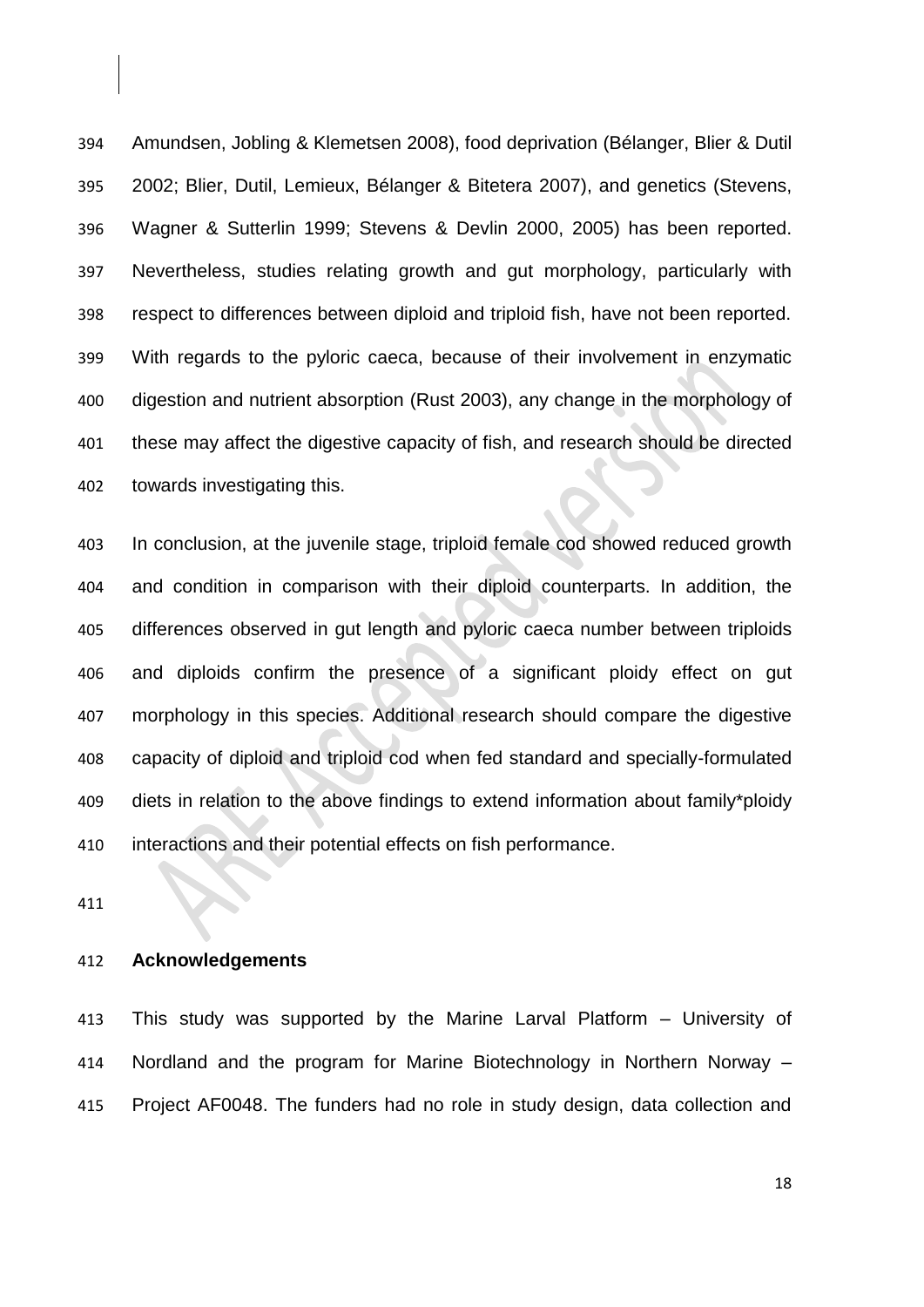analyses, decision to publish, or preparation of the manuscript. All authors are free of competing interests.

 We acknowledge the Norwegian National Cod Breeding Program (Nofima, Tromsø) for providing access to broodstock and facilities for egg production and incubation. We would like to thank the technical staff at the Faculty of Biosciences and Aquaculture – University of Nordland and staff at the Faculty of Biosciences, Fisheries and Economics of the University of Tromsø for their assistance during fish rearing and analyses. Special thanks to Tanja Hanebrekke for her input in microsatellite analysis.

#### **References**

(FAO) FaAO (2012) *The State of World Fisheries and Aquaculture*, Rome.

 Bélanger F, Blier P, Dutil J-D (2002) Digestive capacity and compensatory growth in Atlantic cod (*Gadus morhua*). *Fish Physiology and Biochemistry*, **26**, 121-128.

 Benfey T & Bennett L (2009) Effect of temperature on heart rate in diploid and triploid brook charr, *Salvelinus fontinalis*, embryos and larvae. *Comparative Biochemistry and Physiology Part A: Molecular & Integrative Physiology*, **152**, 203-206.

 Benfey TJ (2001) Use of sterile triploid Atlantic salmon (*Salmo salar* L.) for aquaculture in New Brunswick, Canada. *ICES Journal of Marine Science*: *Journal du Conseil*, **58**, 525-529.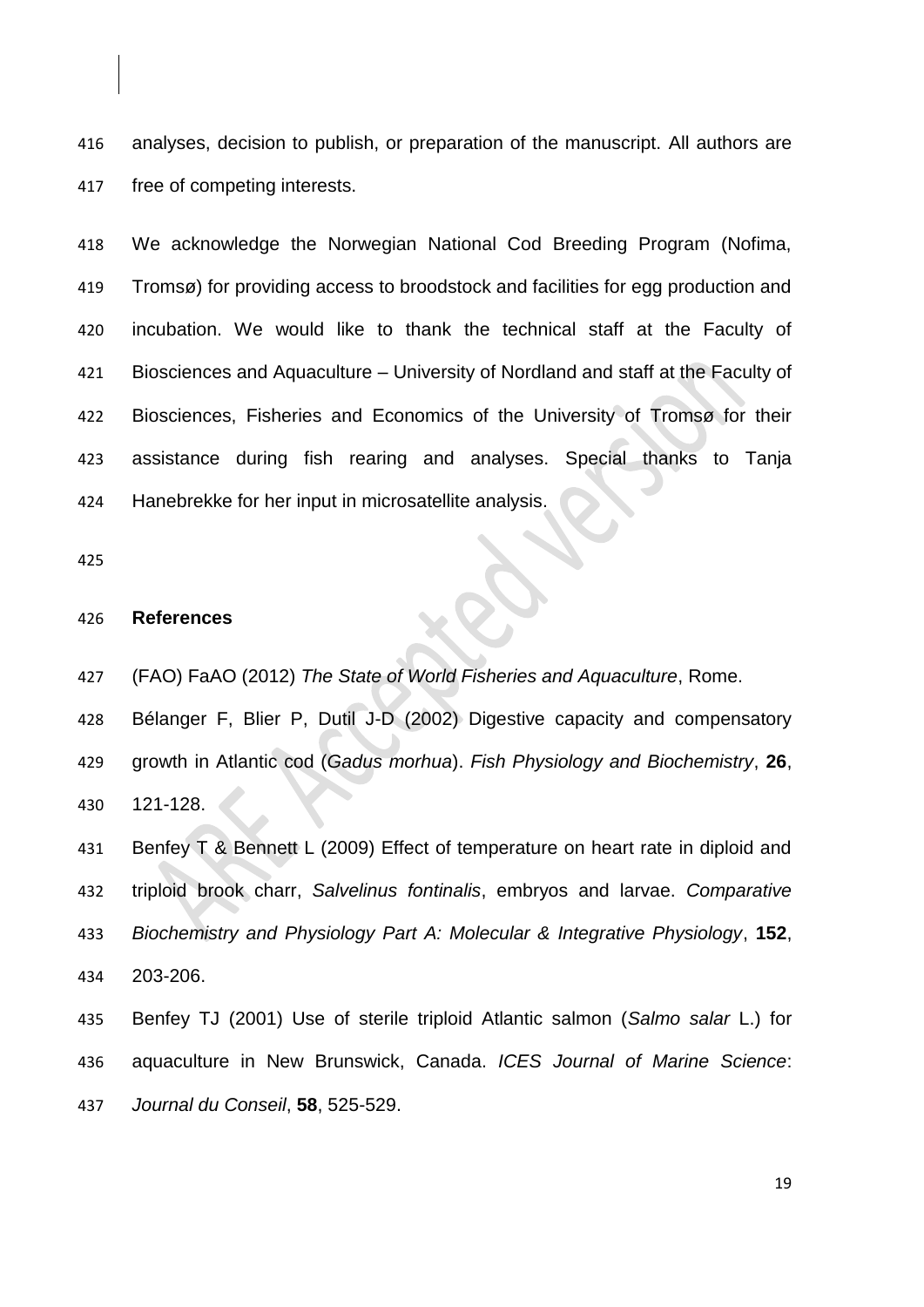Blier P, Dutil J-D, Lemieux H, Bélanger F & Bitetera L (2007) Phenotypic flexibility of digestive system in Atlantic cod (*Gadus morhua*). *Comparative Biochemistry and Physiology Part A: Molecular & Integrative Physiology*, **146**, 174-179.

 Brooker AL, Cook D, Bentzen P, Wright JM & Doyle RW (1994) Organization of Microsatellites Differs between Mammals and Cold-water Teleost Fishes. *Canadian Journal of Fisheries and Aquatic Sciences*, **51**, 1959-1966.

 Cantas L, Fraser TWK, Fjelldal PG, Mayer I & Sorum H (2011) The culturable intestinal microbiota of triploid and diploid juvenile Atlantic salmon (*Salmo salar*) - a comparison of composition and drug resistance. *BMC Veterinary Research*, **7**, 71.

- Derayat A, Magnússon Á, Steinarsson A & Björnsson B (2013) Growth and gonadal development in diploid and triploid Atlantic cod (*Gadus morhua*). *Fish Physiology and Biochemistry*, **39**, 1195-1203.
- Feindel NJ, Benfey TJ & Trippel EA (2011) Gonadal development of triploid Atlantic Cod *Gadus morhua*. *Journal of Fish Biology*, **78**, 1900-1912.
- Felip A, Zanuy S, Carrillo M & Piferrer F (1999) Growth and gonadal development in triploid sea bass (*Dicentrarchus labrax* L.) during the first two years of age. *Aquaculture*, **173**, 389-399.

 Friars GW, McMillan I, Quinton VM, O'Flynn FM, McGeachy SA & Benfey TJ (2001) Family differences in relative growth of diploid and triploid Atlantic salmon (*Salmo salar* L.) *Aquaculture*, **192**, 23-29.

 Garber AF, Tosh JJ, Fordham SE, Hubert S, Simpson G, Symonds JE, Robinson JAB, Bowman S & Trippel EA (2010) Survival and growth traits at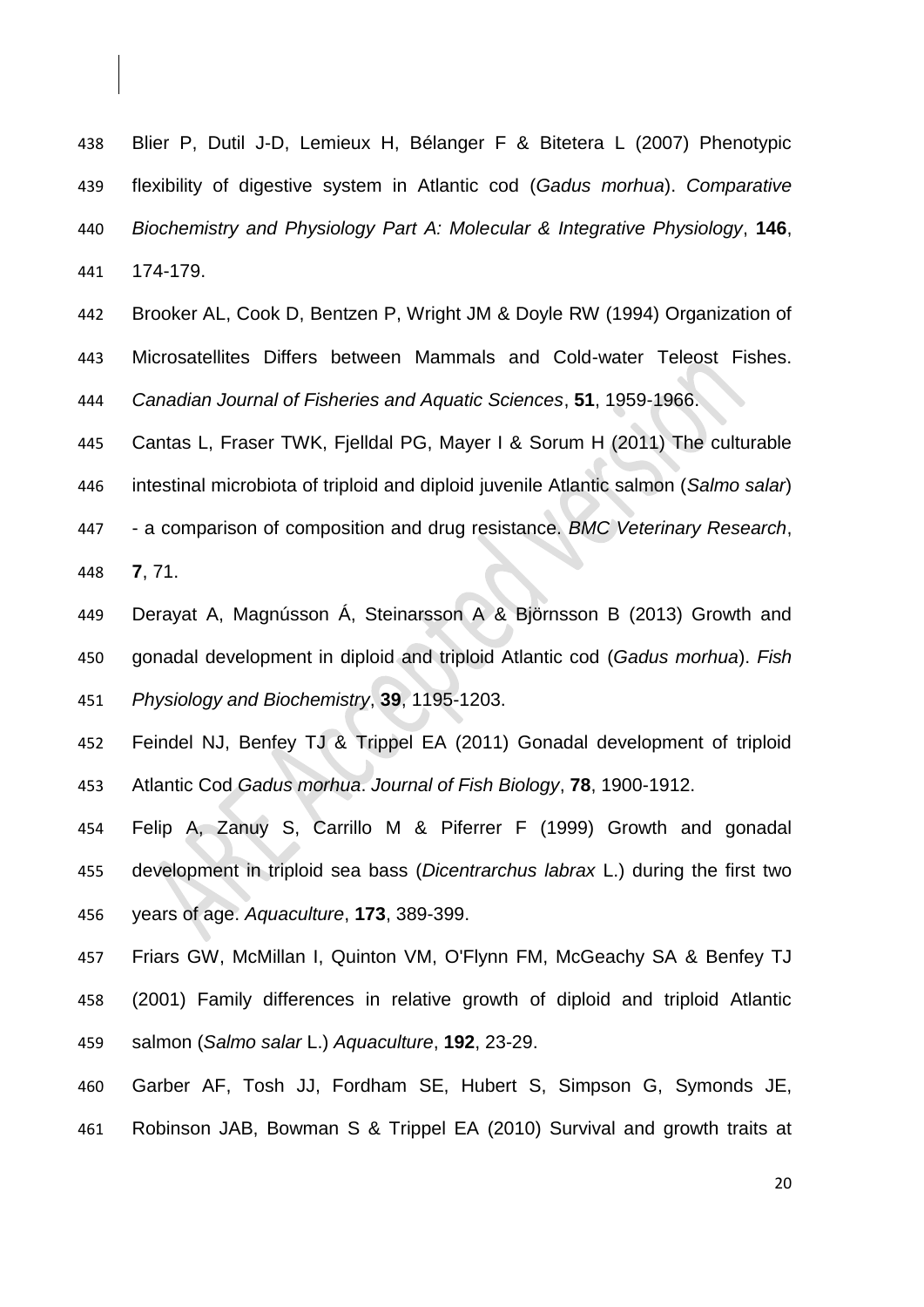- harvest of communally reared families of Atlantic cod (*Gadus morhua*). *Aquaculture*, **307**, 12-19.
- Hernández-Urcera J, Vera M, Magadán S, Pino-Querido A, Cal RM & Martínez
- P (2012) Development and validation of a molecular tool for assessing triploidy in turbot (*Scophthalmus maximus*). *Aquaculture*, **330–333**, 179-184.
- Jensen O, Dempster T, Thorstad EB, Uglem I & Fredheim A (2010) Escapes of fishes from Norwegian sea-cage aquaculture: causes, consequences and prevention. *Aquaculture Environment Interactions*, **1**, 71-83.
- Johnson OW, Dickhoff WW & Utter FM (1986) Comparative growth and development of diploid and triploid coho salmon *Oncorhynchus kisutch*. *Aquaculture*, **57**, 329-336.
- Johnson RM, Shrimpton JM, Heath JW & Heath DD (2004) Family, induction methodology and interaction effects on the performance of diploid and triploid chinook salmon (*Oncorhynchus tshawytscha*). *Aquaculture*, **234**, 123-142.
- Karlsen Ø, Norberg B, Kjesbu O and Taranger G (2006) Effects of photoperiod and exercise on growth, liver size, and age at puberty in farmed Atlantic cod (*Gadus morhua* L.). *ICES Journal of Marine Science: Journal du Conseil*, **63**, 355-364.
- Knudsen R, Amundsen PA, Jobling M & Klemetsen A (2008) Differences in pyloric caeca morphology between Arctic charr *Salvelinus alpinus* ecotypes: adaptation to trophic specialization or parasite‐induced phenotypic modifications? *Journal of Fish Biology*, **73**, 275-287.
- Leclercq E, Taylor J, Fison D, Fjelldal PG, Diez-Padrisa M, Hansen T & Migaud H (2011) Comparative seawater performance and deformity prevalence in out-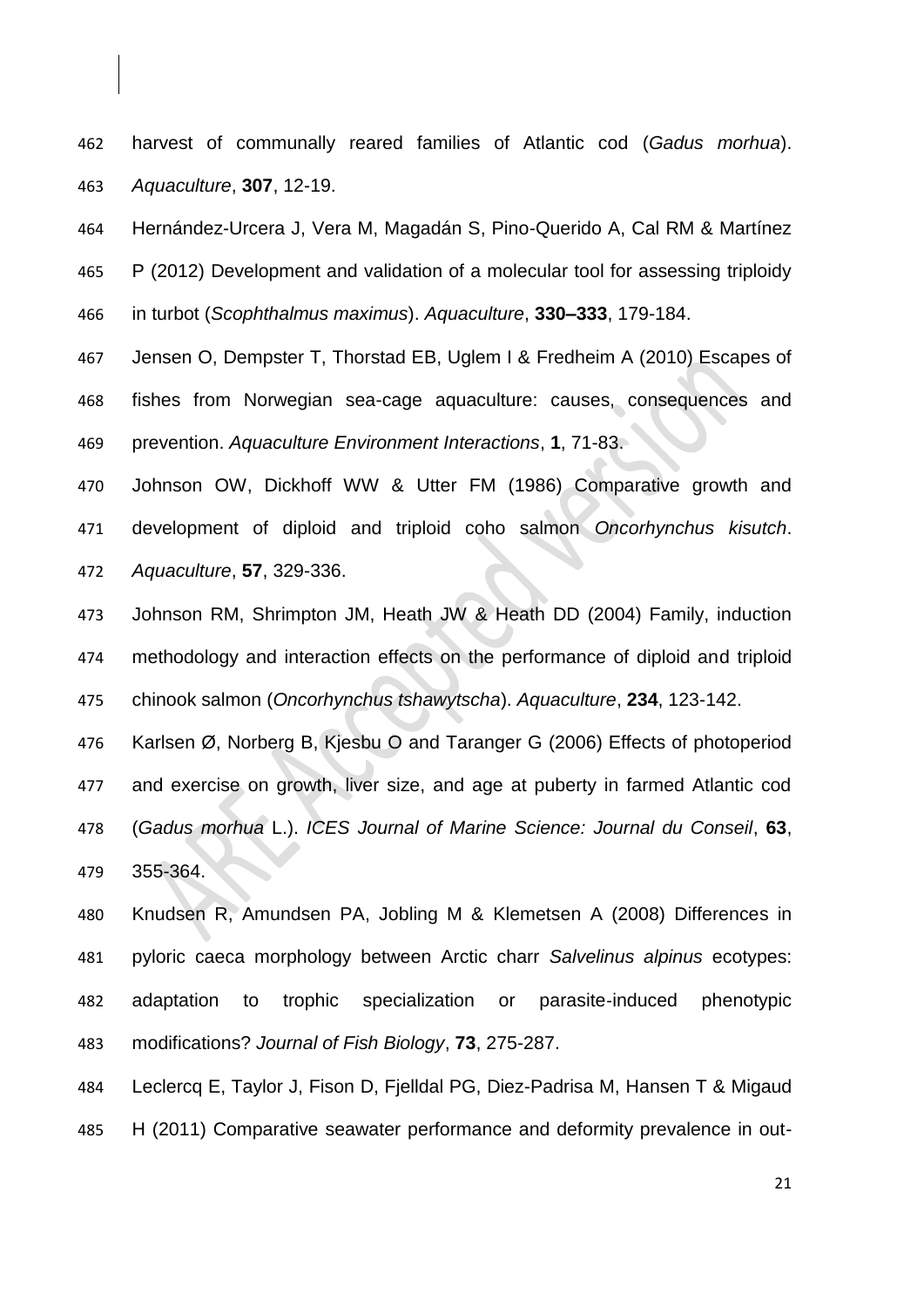of-season diploid and triploid Atlantic salmon (*Salmo salar*) post-smolts. *Comparative Biochemistry and Physiology Part A: Molecular & Integrative Physiology*, **158**, 116-125.

 Maxime V (2008) The physiology of triploid fish: current knowledge and comparisons with diploid fish. *Fish and Fisheries*, **9**, 67-78.

 Miller KM, Le KD & Beacham TD (2000) Development of tri- and tetranucleotide repeat microsatellite loci in Atlantic cod (*Gadus morhua*). *Molecular Ecology*, **9**, 238-239.

 O'Reilly PT, Canino MF, Bailey KM & Bentzen P (2000) Isolation of twenty low stutter di- and tetranucleotide microsatellites for population analyses of walleye pollock and other gadoids. *Journal of Fish Biology*, **56**, 1074-1086.

 Opstad I, Fjelldal PG, Karlsen Ø, Thorsen A, Hansen TJ & Taranger GL (2013) The effect of triploidization of Atlantic cod (*Gadus morhua* L.) on survival, growth and deformities during early life stages. *Aquaculture*, **388**, 54-59.

 Peruzzi S, Chatain B, Fauvel C & Menu B (2005) Flow cytometric determination of genome size in European sea bass (*Dicentrarchus labrax*), gilthead seabream (*Sparus aurata*), thinlip mullet (*Liza ramada)*, and European eel (*Anguilla anguilla*). *Aquatic Living Resources*, **18**, 77-81.

 Peruzzi S, Chatain B, Saillant E, Haffray P, Menu B & Falguiere J-C (2004) Production of meiotic gynogenetic and triploid seabass, *Dicentrarchus labrax* L.

1. Performances, maturation and carcass quality. *Aquaculture*, **230**, 41-64.

 Peruzzi S, Jobling M, Falk‐Petersen IB, Lein I & Puvanendran V (2013) Gut morphology of diploid and triploid Atlantic cod, *Gadus morhua*. *Journal of Applied Ichthyology*, **29**, 1104-1108.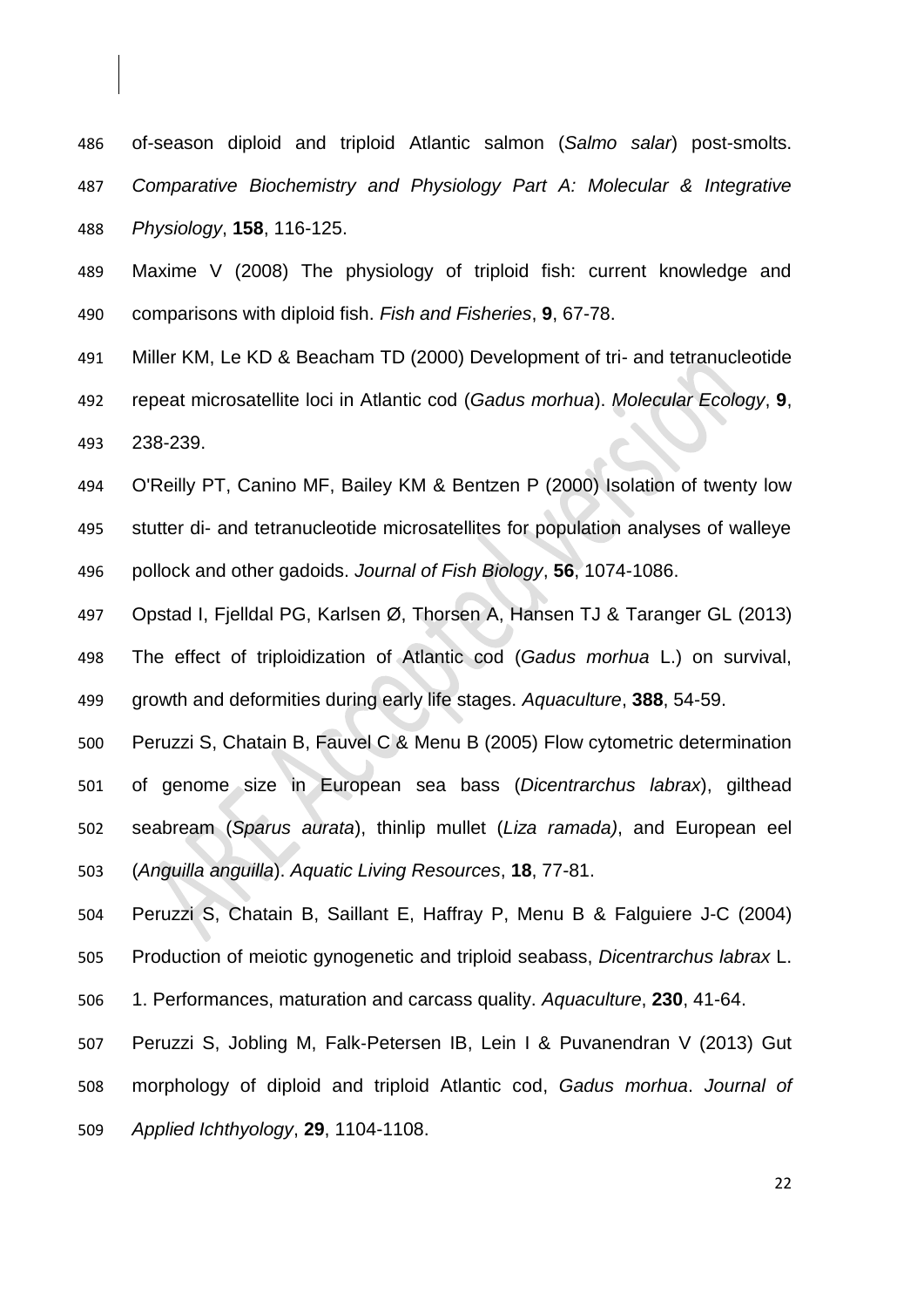Peruzzi S, Kettunen A, Primicerio R & Kaurić G (2007) Thermal shock induction of triploidy in Atlantic cod (*Gadus morhua* L.) *Aquaculture Research*, **38**, 926- 932.

 Peruzzi S, Rudolfsen G, Primicerio R, Frantzen M & Kauric G (2009) Milt characteristics of diploid and triploid Atlantic cod (*Gadus morhua* L.) *Aquaculture Research*, **40**, 1160-1169.

 Piferrer F, Beaumont A, Falguiere J-C, Flajshans M, Haffray P & Colombo L (2009) Polyploid fish and shellfish: Production, biology and applications to aquaculture for performance improvement and genetic containment. *Aquaculture*, **293**, 125-156.

 Rust MB (2003) 7 - Nutritional Physiology. In: Halver JE, Hardy RW, editors. Fish Nutrition (Third Edition). San Diego: *Academic Press*. pp. 367-452.

 Shrimpton JM, Heath JW, Devlin RH & Heath DD (2012) Effect of triploidy on growth and ionoregulatory performance in ocean-type Chinook salmon: A quantitative genetics approach. *Aquaculture*, **362–363**, 248-254.

 Stevens E & Devlin R (2000) Intestinal morphology in growth hormone transgenic coho salmon. *Journal of Fish Biology*, **56**, 191-195.

527 Stevens E & Devlin R (2005) Gut size in GH-transgenic coho salmon is enhanced by both the GHtransgene and increased food intake. *Journal of Fish Biology*, **66**, 1633-1648.

 Stevens E, Wagner G & Sutterlin A (1999) Gut morphology in growth hormone transgenic Atlantic salmon. *Journal of Fish Biology*, **55**, 517-526.

 Taylor JF, Sambraus F, Mota-Velasco J, Guy DR, Hamilton A, Hunter D, Corrigan D & Migaud H (2013) Ploidy and family effects on Atlantic salmon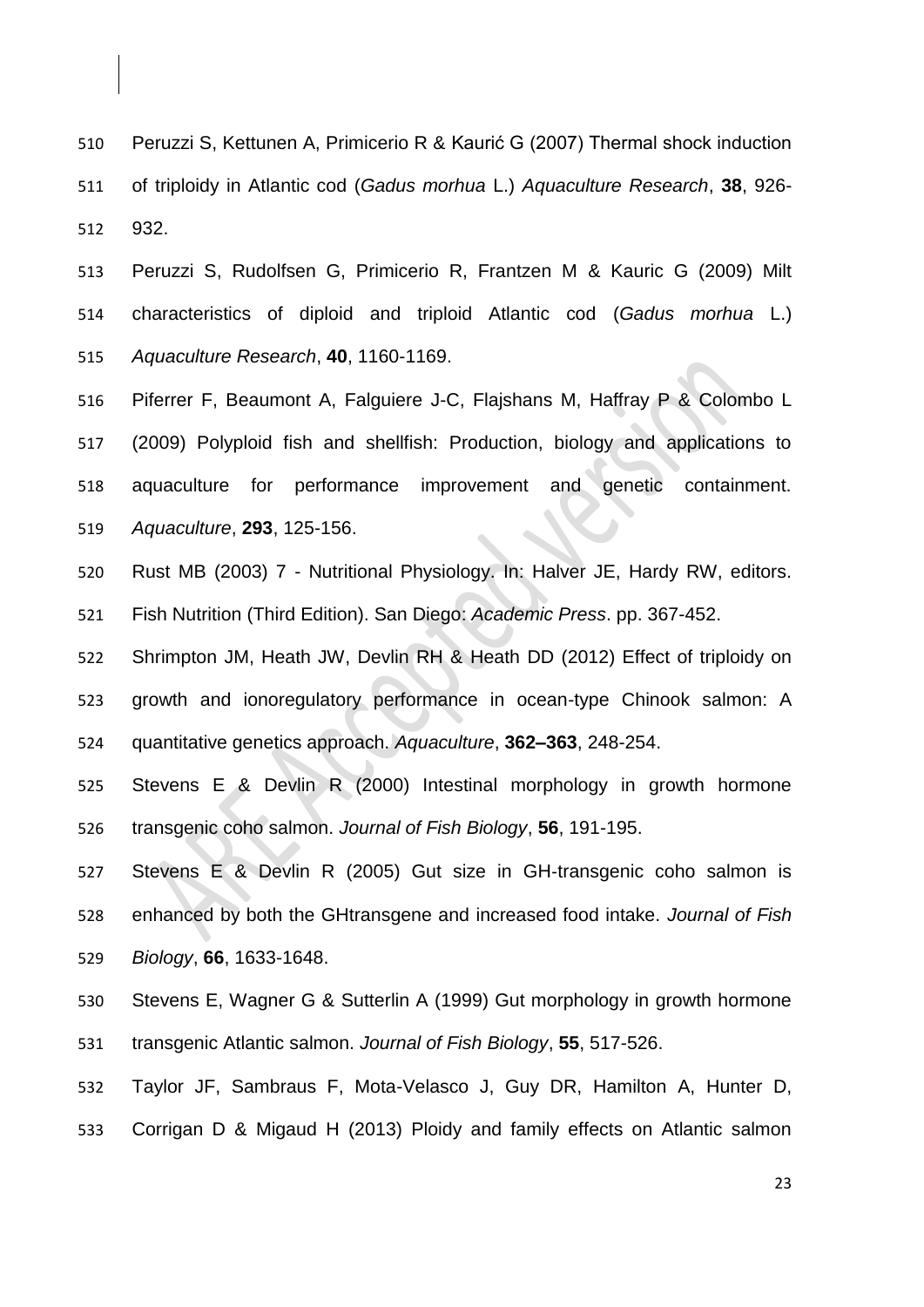(*Salmo salar*) growth, deformity and harvest quality during a full commercial production cycle. *Aquaculture*, **410**, 41-50.

 Trippel EA, Benfey TJ, Neil SRE, Cross N, Blanchard MJ & Powell F (2008) Effects of continuous light and triploidy on growth and sexual maturation in Atlantic cod *Gadus morhua*. *Cybium*, **32**, 136-138.

- Westgaard J-I & Fevolden S-E (2007) Atlantic cod (*Gadus morhua* L.) in inner and outer coastal zones of northern Norway display divergent genetic signature
- at non-neutral loci. *Fisheries Research*, **85**, 306-315.
- 
- 

## **Figure Legends**

546 Figure 1. Mean  $\pm$  SD of individual body growth (A) and total body length (B) of the M2xF3 family, registered at five sampling points during the 29-week trial (dataset 1).

 Figure 2. Body weight (A), total body length (B) and condition factor K (C) of diploid (2n) males (n=13) and females (n=11) versus triploid (3n) males (n=15) and females (n=25) of the M2xF3 family (dataset 2) recorded at the last sampling (65 weeks of age). Significant differences between ploidy groups of a 553 same gender are indicated by asterisks;  $(*)$  <  $P$  0.05,  $(**)$   $P$  < 0.01 and  $(***)$   $P$  < 0.001.

 Figure 3. Hepato somatic index HSI (A), gonado somatic index GSI (B), relative gut length (RGL) (C) and pyloric caeca number (D) of diploid (2n) males (n=13) and females (n=11) versus triploid (3n) males (n=15) and females (n=25) of the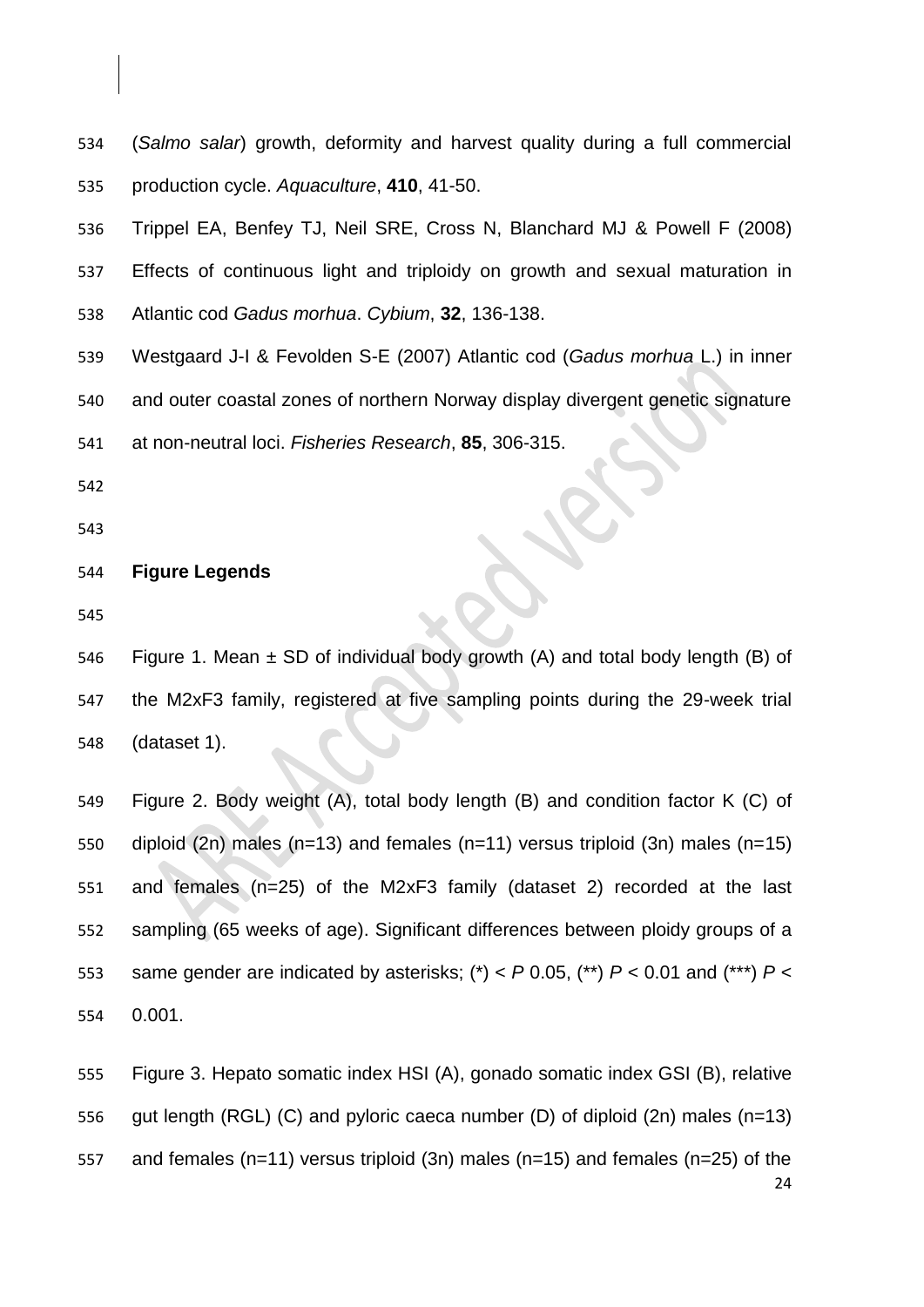M2xF3 family (dataset 2) recorded at the last sampling (65 weeks of age). Significant differences between ploidy groups of a same gender are indicated by asterisks; (\*) < *P* 0.05, (\*\*) *P* < 0.01 and (\*\*\*) *P* < 0.001.

 Figure 4. Body weight (A), total body length (B) and fish condition K (C) of diploid (2n) males (n=29) and females (n=26) versus triploid (3n) males (n=13) and females (n=11) of the group remaining families (dataset 2) recorded at the last sampling (65 weeks of age). Significant differences between ploidy groups 565 of a same gender are indicated by asterisks;  $({*)} < P$  0.05,  $({**})$   $P < 0.01$  and  $({**})$ *P* < 0.001.

 Figure 5. Hepato somatic index HSI (A) and gonado somatic index GSI (B), relative gut length (RGL) (C) and pyloric caeca number (D) of diploid (2n) males (n=29) and females (n=26) versus triploid (3n) males (n=13) and females (n=11) of the group remaining families (dataset 2) recorded at the last sampling (65 weeks of age). Significant differences between ploidy groups of a same gender are indicated by asterisks; (\*) < *P* 0.05, (\*\*) *P* < 0.01 and (\*\*\*) *P* < 0.001.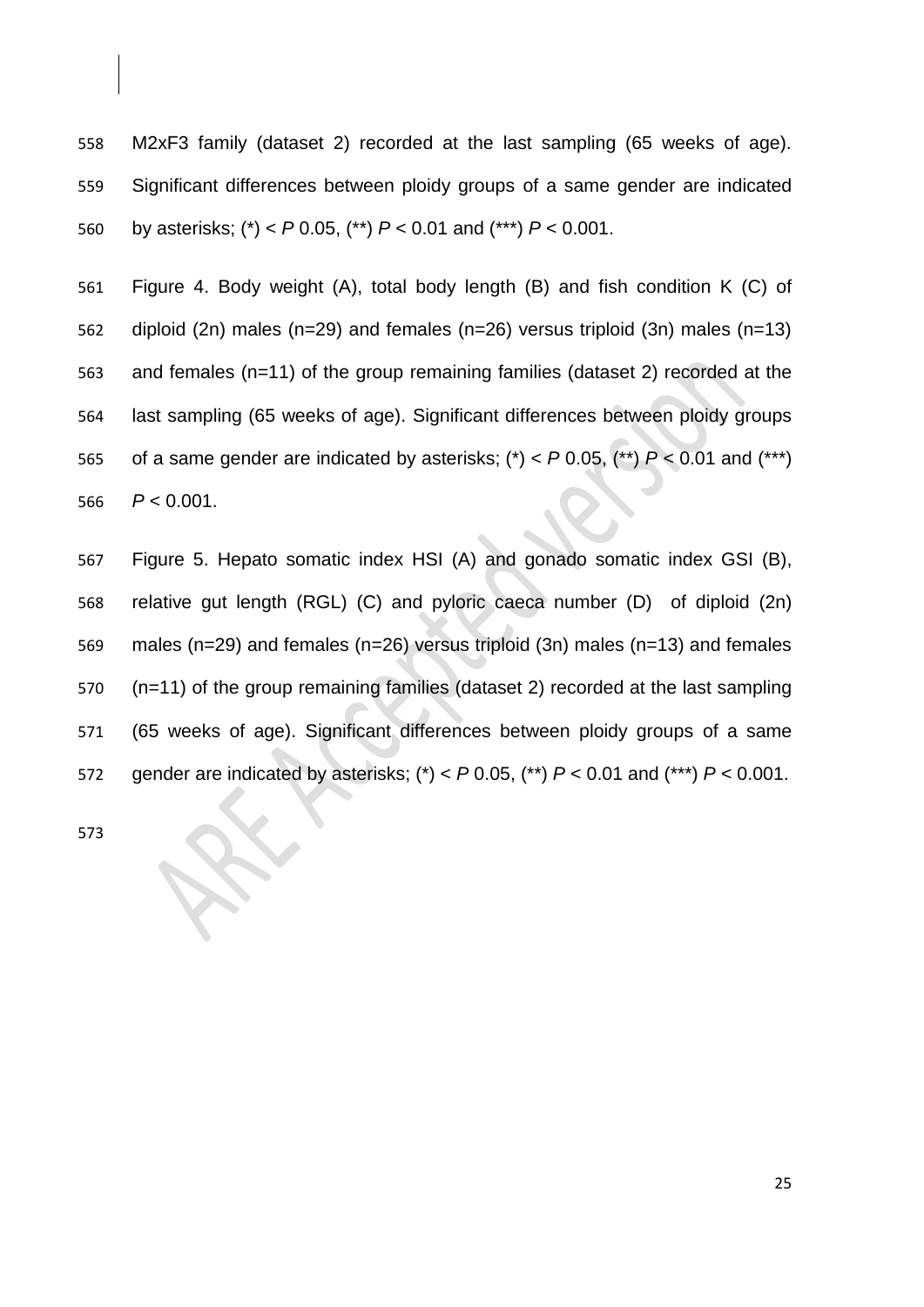# 574 **Tables**

 Table 1. Number of fish analyzed for growth of the M2xF3 family throughout the 29-week trial (dataset 1) and for growth and gut morphology based on the last sampling (dataset 2). Dataset 1 includes fish for which body weight and length data were obtained for all 5 sampling points throughout the growth trial. Dataset 2 includes fish for which data were collected at the end of the trial, and could be identified to family.

| 2n<br>3n |
|----------|
|          |
| 40<br>24 |
|          |
| 33<br>59 |
| 24<br>55 |
|          |

581

 Table 2. Number of diploid (2n) and triploid (3n) fish assigned to the different half-sib families at the end of the trial (age 65 weeks). Significant differences (Chi-square or Exact Binomial test) between ploidy groups within each family are indicated by asterisks; (\*) P<0.05, (\*\*) P < 0.01 or (\*\*\*) P< 0.001.

586

| Family            | Ploidy |     |       |       | ChiSQ   Binomial |
|-------------------|--------|-----|-------|-------|------------------|
|                   | 2n     | 3n  | Total | P     |                  |
| M <sub>1xF1</sub> | ი      |     |       |       |                  |
| M1xF2             | 3      | 0   | 3     |       | ns               |
| M <sub>2xF3</sub> | 67     | 107 | 174   | $***$ |                  |
| M <sub>2xF4</sub> |        | 2   | 3     |       | ns               |
| M3xF7             | 5      |     | 5     |       | $\star$          |
| M3xF8             | 17     |     | 18    | ***   |                  |
| M4xF5             | 85     |     | 89    | ***   |                  |
| M4xF6             |        | 38  | 45    | ***   |                  |

587

588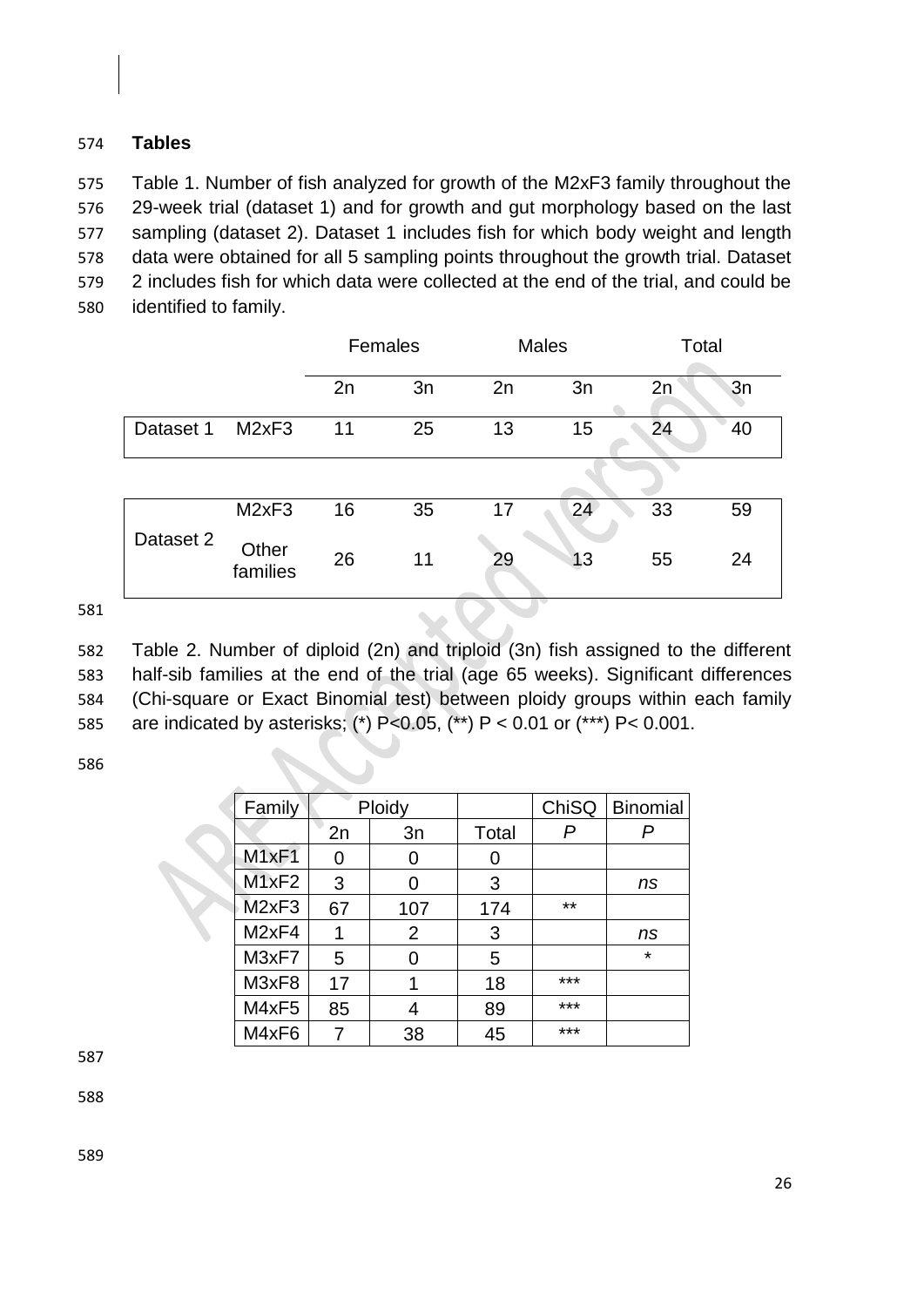

 $\overline{\phantom{a}}$ 

Figure 1

 $\overline{\phantom{0}}$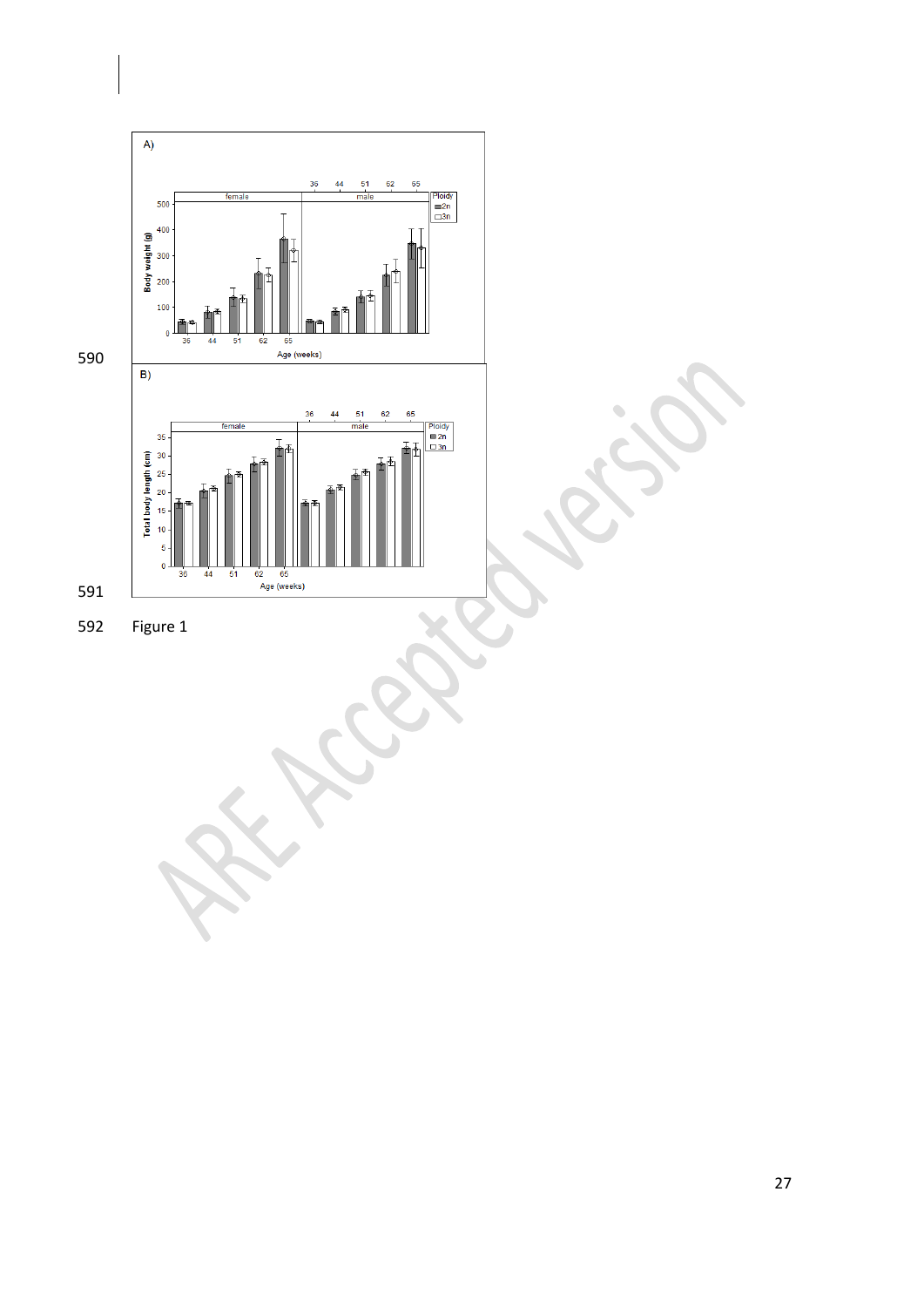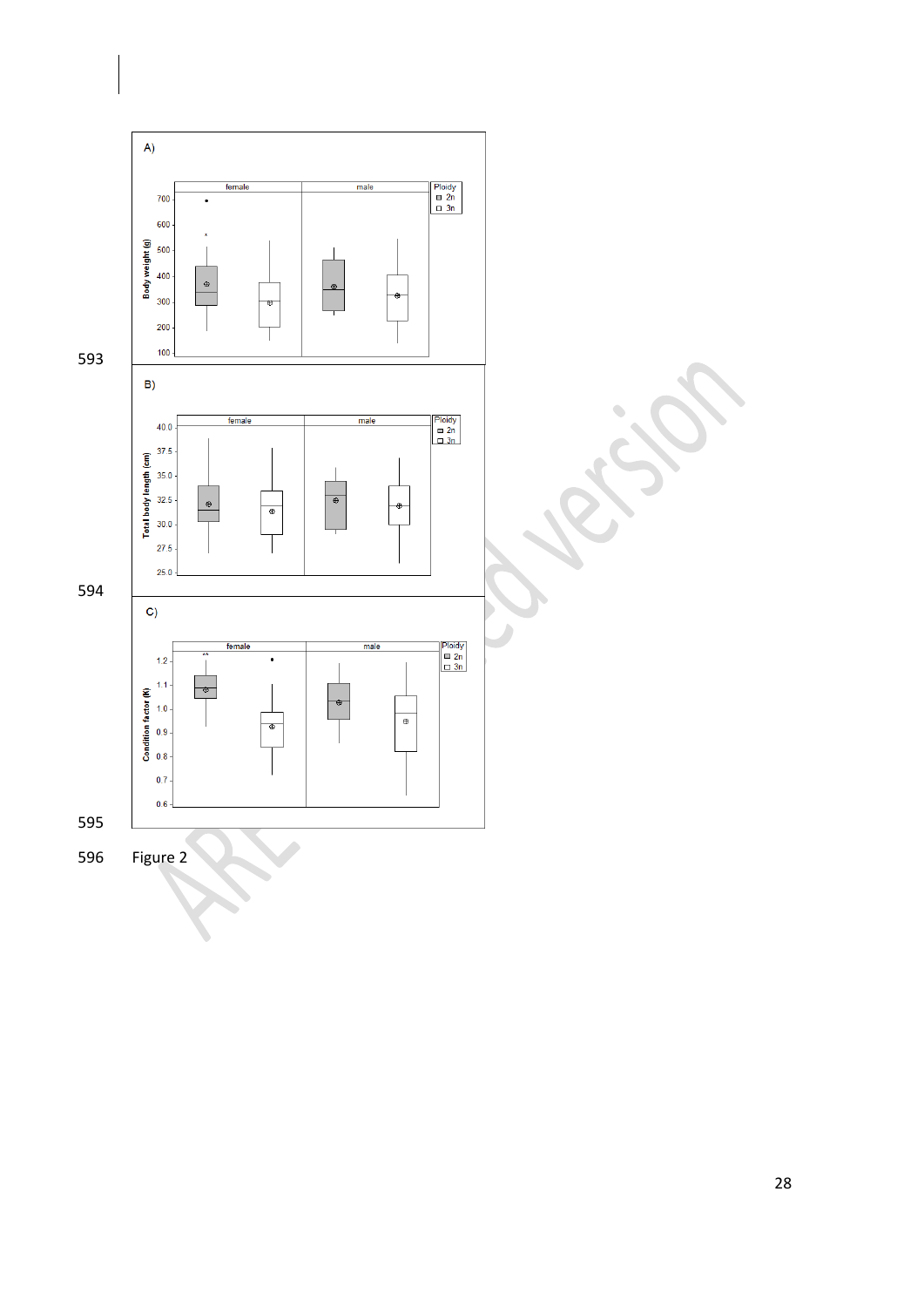

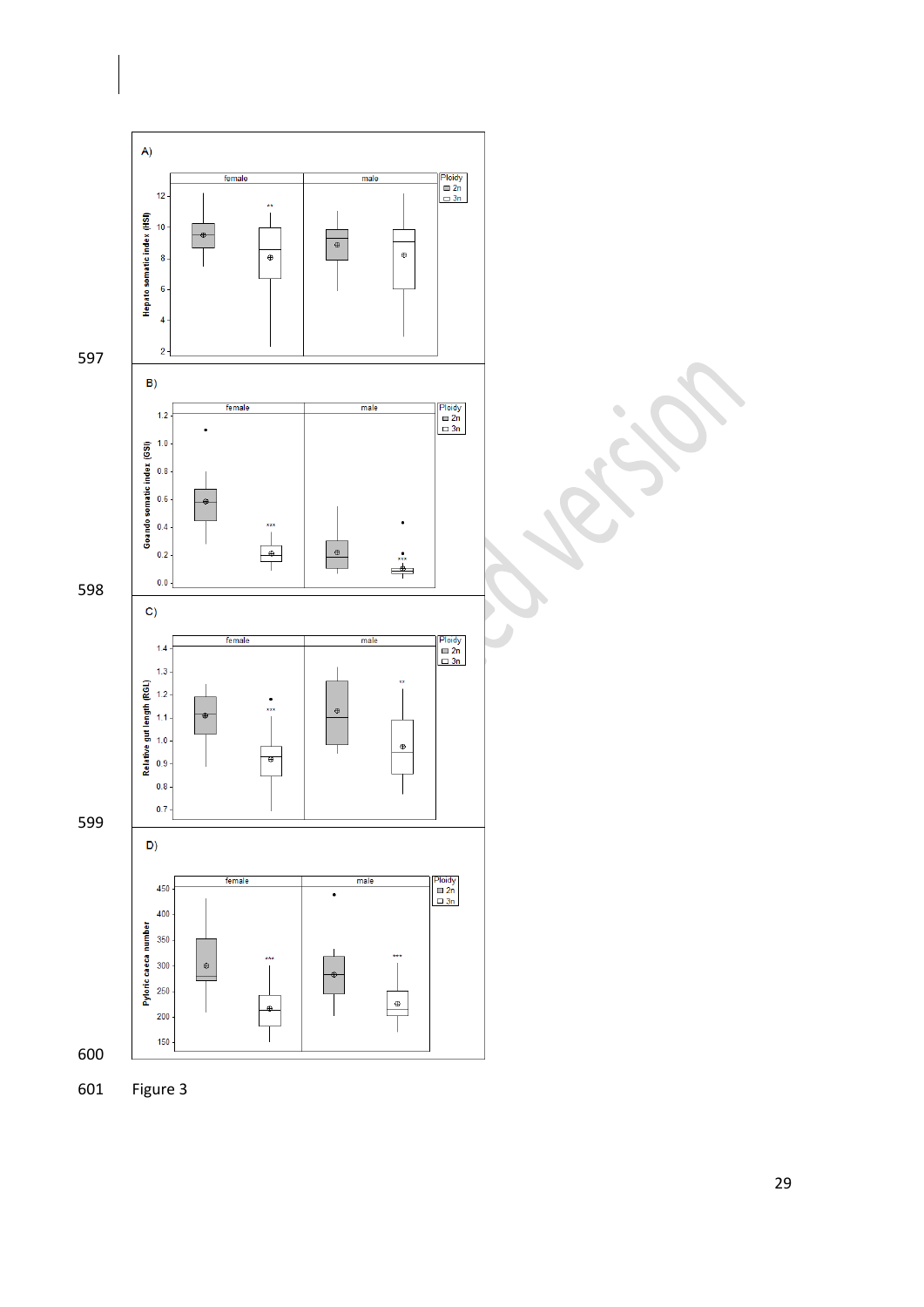